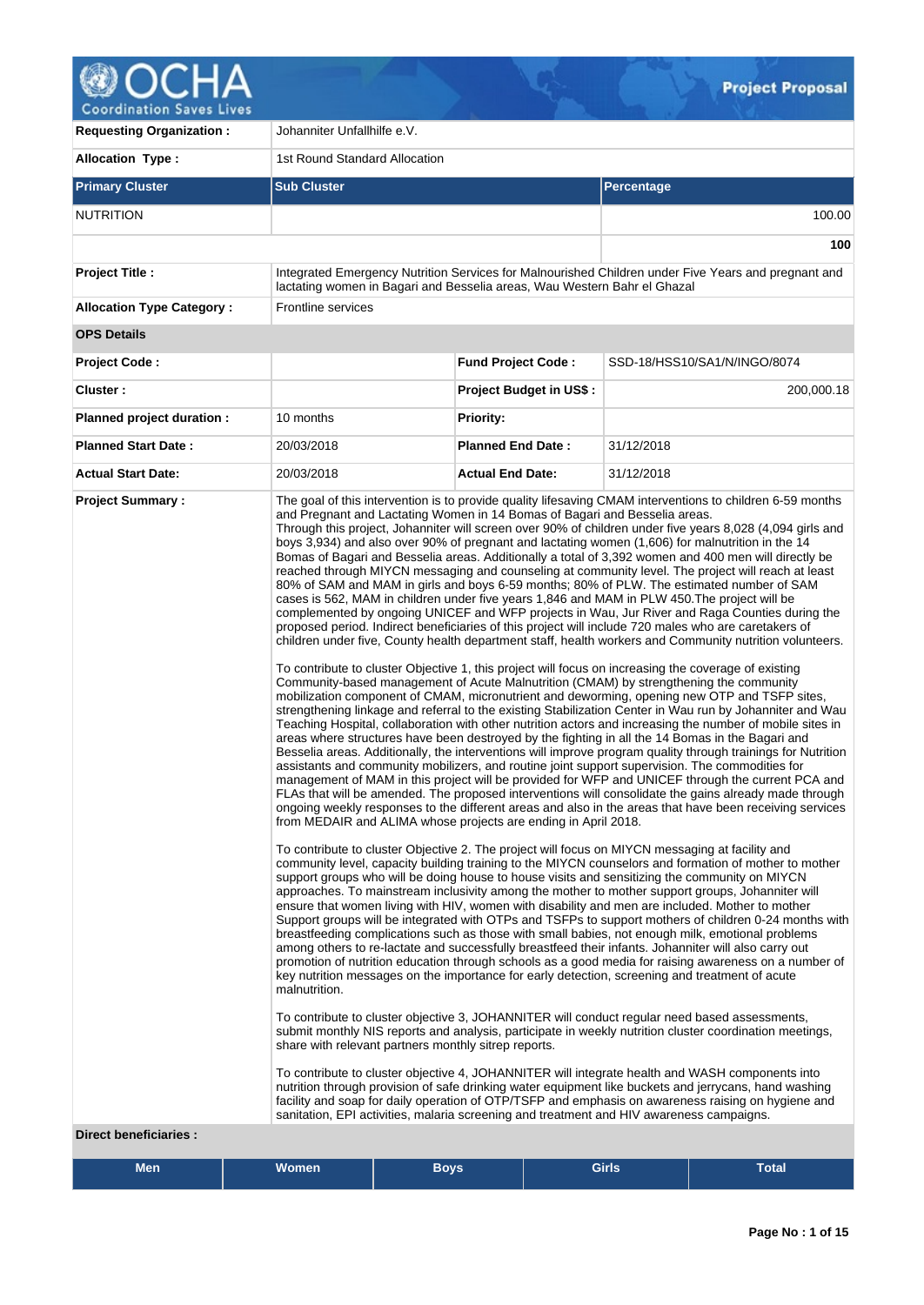| 400 | <b>QQR</b> | 0.001<br>34 | 1.094 | .26 <sub>1</sub> |
|-----|------------|-------------|-------|------------------|
|     |            |             |       |                  |

#### **Other Beneficiaries :**

| <b>Beneficiary name</b>                                     | <b>Men</b> | <b>Women</b> | <b>Boys</b> | <b>Girls</b> | <b>Total</b> |
|-------------------------------------------------------------|------------|--------------|-------------|--------------|--------------|
| Children under 5                                            |            |              | 3,934       | 4,094        | 8,028        |
| Pregnant and Lactating Women                                |            | 4,950        |             |              | 4,950        |
| Trainers, Promoters, Caretakers,<br>committee members, etc. | 36         | 48           |             |              | 84           |
| Other                                                       | 364        |              |             |              | 364          |

# **Indirect Beneficiaries :**

Indirect beneficiaries of this project will include County health department staff, health workers, 56 community nutrition volunteers and 28 IYCF facilitators.

#### **Catchment Population:**

Baggari and Besselia Payams are located south west of Wau County, mainly inhabited by Balanda, Bongo, Bai, Kresh and Zande tribes who are largely agriculturalists. Through presidential decree issued in January 2017, former Western Bahr el Ghazal State was further divided into two states (Lol and Wau). As a result, Wau State was further reduced to two counties of Jur River and Baggari respectively.

According to the population projection for South Sudan by Payam covering the period 2015 – 2020 released by the National Bureau of Statistics (NBS), Baggari and Besselia Payams have a total population of 40,141 (Baggari 28,768 and Besselia 11,373 respectively). Baggari has 8 Bomas while Besselia 6 all of which have PHCUs that were initially functional but currently only 4 actively functional.

Throughout 2015-2017 the Greater Bagari has been engulfed in a protracted cycle of conflict. In November and December 2015, fighting intensified in Bagari resulting in the displacement of some 100,000 people, destroying assets and livelihood and precipitating a major humanitarian emergency. In February 2016, an attack in Wau Town resulted in mass displacement of local populations originating from the south western parts of Wau Town into the center. This was later followed by another attack in July 2016 that further displaced the former IDPs from Baggari and their hosts into Wau PoC and collective sites.

Humanitarian agencies had been blocked from accessing Greater Baggari area since mid-2016. After numerous negotiations, access was granted in March 2017, but partners (WFP, UNICEF, IOM and UNOCHA) could access the area only by air.

In July 2017, RCC requested humanitarian organizations to assess greater Baggari areas following reported deaths related to hunger and preventable diseases. UNOCHA sought approval clearance from National Security Service and IOs to access the rebel controlled area. In August 2017 humanitarian organizations utilized this window of opportunity to carry out an assessment (IRNA) which revealed a desperate situation. The population were totally cut-off with no basic services, no functioning market and post nutritional screening evidenced malnutrition (approx. GAM & SAM) among the under 5 population was alarming high. Following the IRNA results, humanitarian organizations in Wau immediately organized a response in Mboro, Ngissa and Farajallah in late August 2017. 1,840 children from 6-59 months were screened of which 139 had SAM (10.3%) and 324 MAM (24.1%) with a GAM of 34.5%. Because not much of cultivation is taking place as a result of insecurity, the nutrition situation will likely remain critical.

# **Link with allocation strategy :**

The proposed interventions will contribute to the cluster objectives of delivering quality, life-saving, management of acute malnutrition for at least 90% SAM and MAM cases in all children under 5 years, PLW and other vulnerable groups. This project will accelerate active case identification of severely and moderately malnourished children as well as children at risk and referring them for case management and also refer SAM cases with medical complications to the existing Stabilization Centers.

Johanniter will provide access to services leading to prevention of under nutrition for 8,028 children under 5 years (4,094 girls and boys 3,934) and also pregnant and lactating women (1,606). The project will promote maternal infant young child nutrition (MIYCN) to prevent acute malnutrition. Additionally, integration of vitamin A supplementation and deworming for the children under 5 years will be carried out. The proposed activities will address the life threatening nutrition needs in the proposed 14 Bomas of Bagari and Besselia area.

The project will address both the IDPs and host communities affected by the insecurity. Johanniter will address all the Nutrition Cluster objectives by ensuring that the following activities (Outputs) are implemented within the project life span:

1) Identification (active case findings) and treatment of acutely malnourished children under 5 years and PLWs

- 2) Integration of nutrition activities in all existing health facilities. 3) Support CHD/SMOH to conduct regular supportive supervision to nutrition sites
- 4) Integrated nutrition outreach activities and referrals.
- 4) Training for health workers and community nutrition volunteers and MIYCN counselors
- 5) Provision of Vitamin A supplementation and deworming to children under 5 years disaggregated by gender.
- 6) Active involvement in National Immunization Days (NIDS).
- 7) Promotion of MIYCN and mother to mother support groups
- 8) Participate and support National, State and County Nutrition Cluster forums
- 9) Monitor and analyze the nutrition situation on a quarterly basis
- 10) Monthly sharing of NIS and sitrep reports to the nutrition cluster

11) integrate health and WASH in the nutrition activities provision of safe drinking water equipment like buckets and jerrycans, hand washing facility and soap for daily operation of OTP/TSFP and emphasis on awareness raising on hygiene and sanitation, EPI activities, malaria and HIV awareness campaigns.

12) Conduct promotion of nutrition education through schools

All these proposed activities will contribute to the SSHF and Nutrition Cluster strategic objectives and also link strongly with the prioritization of projects.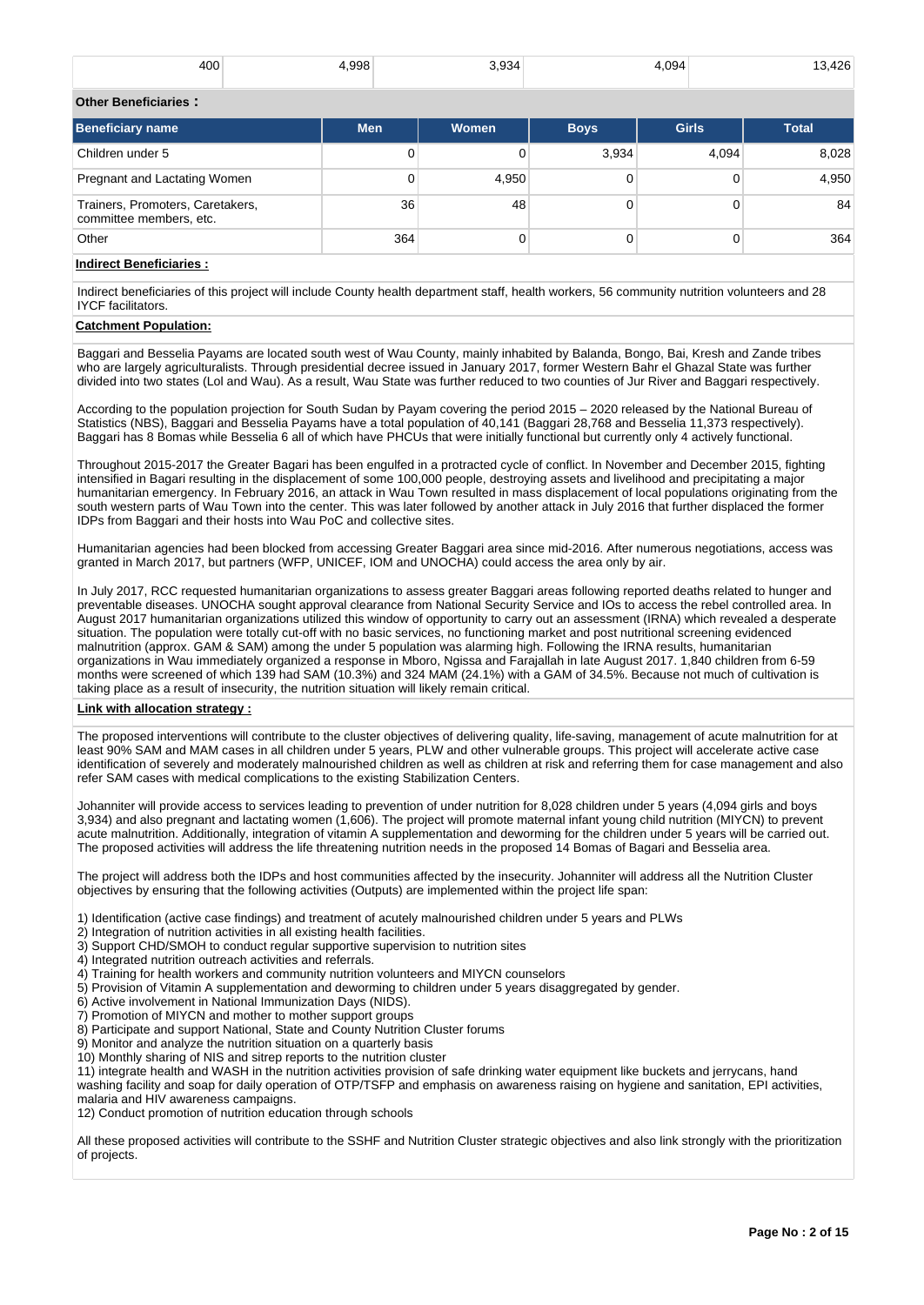# **Sub-Grants to Implementing Partners :**

| <b>Partner Name</b>                                   | <b>Partner Type</b> |  | <b>Budget in US\$</b>       |            |  |  |  |  |
|-------------------------------------------------------|---------------------|--|-----------------------------|------------|--|--|--|--|
|                                                       |                     |  |                             |            |  |  |  |  |
|                                                       |                     |  |                             |            |  |  |  |  |
| Other funding secured for the same project (to date): |                     |  |                             |            |  |  |  |  |
| <b>Other Funding Source</b>                           |                     |  | <b>Other Funding Amount</b> |            |  |  |  |  |
| <b>GIZ Nutrition Education Project</b>                |                     |  |                             | 81,818.16  |  |  |  |  |
| <b>BMZ Federal Republic of Germany</b>                |                     |  |                             | 51,492.63  |  |  |  |  |
|                                                       |                     |  |                             | 133,310.79 |  |  |  |  |

# **Organization focal point :**

| <b>Name</b>          | <b>Title</b>                                    | <b>Email</b>                     | Phone              |
|----------------------|-------------------------------------------------|----------------------------------|--------------------|
| Charles Okidi        | Head of Programs                                | charles.okidi@thejohanniter.org  | +211929126913      |
| Anna Trzcinska       | <b>Country Director</b>                         | Anna.Trzcinska@thejohanniter.org | +211956593066      |
| Kiziah Estone Omondi | Finance/HR and<br>Administration<br>Coordinator | estone.kiziah@thejohanniter.org  | $+211(0)956827685$ |
| <b>DACKCROUNID</b>   |                                                 |                                  |                    |

#### **BACKGROUND**

#### **1. Humanitarian context analysis**

Throughout 2015-2017 the Greater Bagari has been engulfed in a protracted cycle of conflict. In November and December 2015, fighting intensified in Bagari resulting in the displacement of some 100,000 people, destroying assets and livelihood and precipitating a major humanitarian emergency. From 17th-18th February 2016, an attack in Wau Town resulted in mass displacement of local populations originating from the south and western parts of Wau Town into the center. This was later followed by another attack in July 2016 that further displaced the former IDPs from Baggari and their hosts into Wau PoC and collective sites. The fighting also resulted in widespread looting of homes and harassment of civilians, including reported raping of women and girls.

(https://reliefweb.int/sites/reliefweb.int/files/resources/SS\_20171011\_Humanitarian\_Snapshot\_September.pdf)

Humanitarian agencies had been blocked from accessing Greater Baggari area since mid-2016. After numerous negotiations, access was granted in March 2017, but partners (WFP, UNICEF, IOM and UNOCHA) could access the area only by air. In August 2017, humanitarian partners finally reached thousands of people in the Greater Baggari area with life-saving food, nutrition services, health care, household items, and hygiene and sanitation assistance after reports of people dying of hunger-related causes due to a food crisis driven by late rains, insecurity and poor harvests. The dry season has also worsened the situation causing most of the surface seasonal water resources to dry up, making it hard for the already vulnerable population to access clean and safe water. In September 2017, a joint rapid response mission consisting of WFP, REACH, UNICEF, FAO and UNICEF partners - Johanniter, AFOD conducted nutrition screening and distribution of food and non-food items in Mboro and Farajallah in the Baggari area. While on the ground, the team witnessed high rates of severe acute malnutrition and visible signs of body stress in adults as well as cases of oedema. (Interagency response mission to Baggari report, September 2017 by WFP)

The Integrated Food security Phase Classification (IPC) released on 6th November 2017, revealed that Greater Baggari, with an estimated population of 25,000, where 10% of the population is in Humanitarian Catastrophe (IPC Phase 5) have Extreme Critical levels of Acute Malnutrition (GAM >30%) in addition to Severe food insecurity, widespread insecurity, displacement, poor access to services, high morbidity, extremely poor diets and poor sanitation and hygiene.

The findings from the interagency assessments and joint response missions done in the period covering October to December 2017 in Greater Bagari area indicates that the most vulnerable groups amongst the population are women and children under 5 years old. Pregnant and lactating women are particularly affected as they are not able to access health and nutritional services due to insecurity and destruction of existing health facilities. Inadequacy of food, nutrition treatment and prevention services, lack of immunization and health services has led to high malnutrition burden especially to Women and children aged 6-59 months. This further affects breastfeeding activities, and overall health and nutrition care for children. Johanniter will mainstream Gender activities in all program work through including males and females among the staff and volunteers, receiving and providing feedback to different groups on the performance of the project and finding ways to improve it in a consultative manner.

With the relatively improved security situation and improved access to Bagari and Bessilia areas, a number of humanitarian agencies (IOM, Johanniter, ALIMA, MEDAIR, OXFAM, Islamic Relief) together with the state ministry of health have started implementing health, nutrition, WASH and FSL activities in a few areas using limited funding.

#### **2. Needs assessment**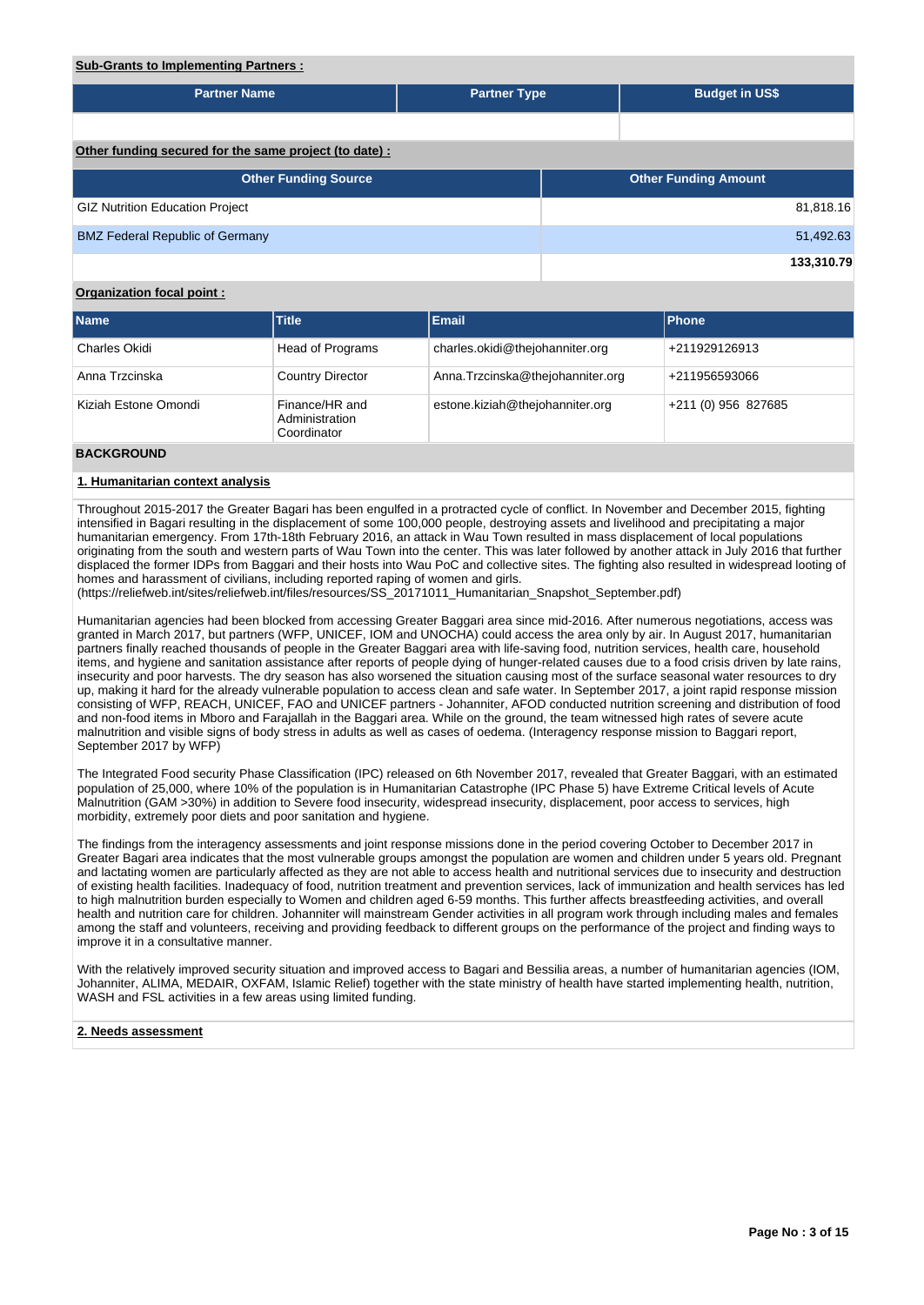Baggari and Besselia continue to face multiple humanitarian challenges: a possible influx of IDPs from Wau town (Protection of Civilian and collective sites) following the decongestion plans by the Government; continued insecurity and threats by warring parties; access constraints for both civilians and humanitarian actors (though there is a slight improvement on this concern), and need to pre-position supplies in advance of the rains starting in April. The food security situation has also remained fragile, with a hike in food and fuel prices as a result of hyperinflation and deteriorating economy, whilst the overall performance of the 2017 agricultural season has been somewhat affected by erratic rainfall and insecurity. In light of the factors mentioned above the nutrition situation is likely to deteriorate.

Findings from the various needs assessments conducted in Baggari and Besselia by MEDAIR, ALIMA, WFP, IOM and UNOCHA (Interagency assessment) evidently points to the fact that, the conflict has destroyed the existing structures and systems in addition to displacing thousands of civil population hence increasing their vulnerability to malnutrition. In August 2017 humanitarian organizations carried out an assessment (IRNA) which revealed a desperate situation. The population were totally cut-off with no basic services, no functioning market and post nutritional screening showed malnutrition (approx. GAM & SAM) among the under 5 population was alarming high. Following the IRNA results, humanitarian organizations in Wau immediately organized a response in Mboro, Ngissa and Farajallah in late August 2017. 1,840 children from 6-59 months were screened of which 139 had SAM (10.3%) and 324 MAM (24.1%) with a GAM of 34.5%.The Integrated Food security Phase Classification (IPC Phase 5) released on 6th November 2017, revealed that Greater Baggari have Extreme Critical levels of Acute Malnutrition (GAM >30%). The magnified burdens due to disruptions of livelihood are major contributing factors to the high malnutrition rates. All the joint assessments done so far indicate that both boys and girls are equally affected. The potential aggravating factors to malnutrition are sub-optimal MIYCN practices, poor hygiene and sanitation and limited access to health care. Besides, the deteriorating household food security as a consequence of displacement, as well as high food prices caused by hyper-inflation and depreciation of the local currency, are all further increasing the risk of acute malnutrition and associated mortality.

# **3. Description Of Beneficiaries**

A total of 13,426 direct beneficiaries will be targeted through this project including 8,028 children under five years both girls and boys, 1606 PLW, 3,392 women for MIYCN counseling and 400 men. Targeted number of SAM cases is 562, MAM in children under five years 1,846 and MAM in PLW 450. Indirect beneficiaries will include over 84 health and nutrition workers including 56 community volunteers (32 females and 24 males) who will also benefit from the trainings on CMAM, MIYCN and hygiene promotion under this project. The community nutrition volunteers will be identified through proper consultation with community leaders and support from local authorities (such as the chiefs) on the ground. Special attention will be given persons with disabilities who will be included among the nutrition workers within the communities.

#### **4. Grant Request Justification**

The effect of the conflict that has destroyed structures and systems in Baggari and Besselia coupled with widespread internal displacement has increased vulnerability to malnutrition for all the conflict affected populations. The Integrated Food security Phase Classification (IPC) released on 6th November 2017, revealed that Greater Baggari, with an estimated population of 25,000, where 10% of the population is in Humanitarian Catastrophe (IPC Phase 5) have Extreme Critical levels of Acute Malnutrition (GAM >30%). The magnified burdens due to disruptions of livelihood are major contributing factors to the high malnutrition rates. All the joint assessments done so far indicate that both boys and girls are equally affected. The potential aggravating factors to malnutrition are sub-optimal MIYCN practices, poor hygiene and sanitation and limited access to health care. In addition, the deteriorating household food security as a consequence of displacement, as well as high food prices caused by hyper-inflation and depreciation of the local currency, are all further increasing the risk of acute malnutrition and associated mortality. The situation calls for immediate and continued nutrition interventions targeting the most vulnerable (children under five and PLW). The proposed areas (Baggari and Besselia) are part of Wau which has been identified and recommended by Nutrition Cluster as high Priority County for nutrition interventions in 2018.

In an effort to address the prevailing humanitarian situation in the Baggari and Besselia area, Johanniter is requesting SSHF funds to complement the on-going UNICEF and WFP projects to provide integrated nutrition services to the affected and vulnerable populations. At the moment, Johanniter is working on amending the PCA with UNICEF and FLA with WFP to cover the OTPs and TSFP activities in Baggari for the period of 2018. This amendment is to ensure that there are no gaps in services to the population since some of the partners like ALIMA and MEDAIR have their current emergency project interventions ending by April 2018 in the few areas that they are supporting. This proposed project will build on Johanniter's existing operational capacities and strong presence in Wau, Jur River and Raja Counties as well as existing projects and programs in nutrition, health and WASH.

The current funding status of Johanniter in Wau is about 13% for running nutrition projects between January and March 2018 with funding gaps of 232,990 USD for 2018. The SSHF funding will help Johanniter to scale-up and expand ongoing emergency nutrition interventions in Baggari and Besselia within Wau County in order to meet the increased nutrition needs of communities. The SSHF funding will help Johanniter to establish its presence in Baggari and Besselia through delivering both static and mobile nutrition interventions as opposed to the current approach of responding only through joint response missions that is not consistent and therefore inefficient.

#### **5. Complementarity**

The proposed emergency project will be complimentary to the UNICEF PCA as well as WFP FLA through which Johanniter obtains nutrition supplies for management of SAM and MAM respectively in Wau. The PCA and FLA also support with human resources costs, trainings and field activities costs. The SSHF will support both static and mobile nutrition interventions in Baggari and Besselia areas reaching over 80% of the SAM and MAM caseloads in 14 Bomas. The Stabilization Center that is being run by Johanniter in Wau from private funds will be the referral center for SAM cases with complications.

## **LOGICAL FRAMEWORK**

#### **Overall project objective**

The overall objective of this project is to reduce the prevalence and incidence of reported GAM rate of 30% to below 10% in Baggari and Besselia through an integrated approach that includes scaling up of CMAM, MIYCN, health and WASH interventions targeting children under five and PLW over 12 months period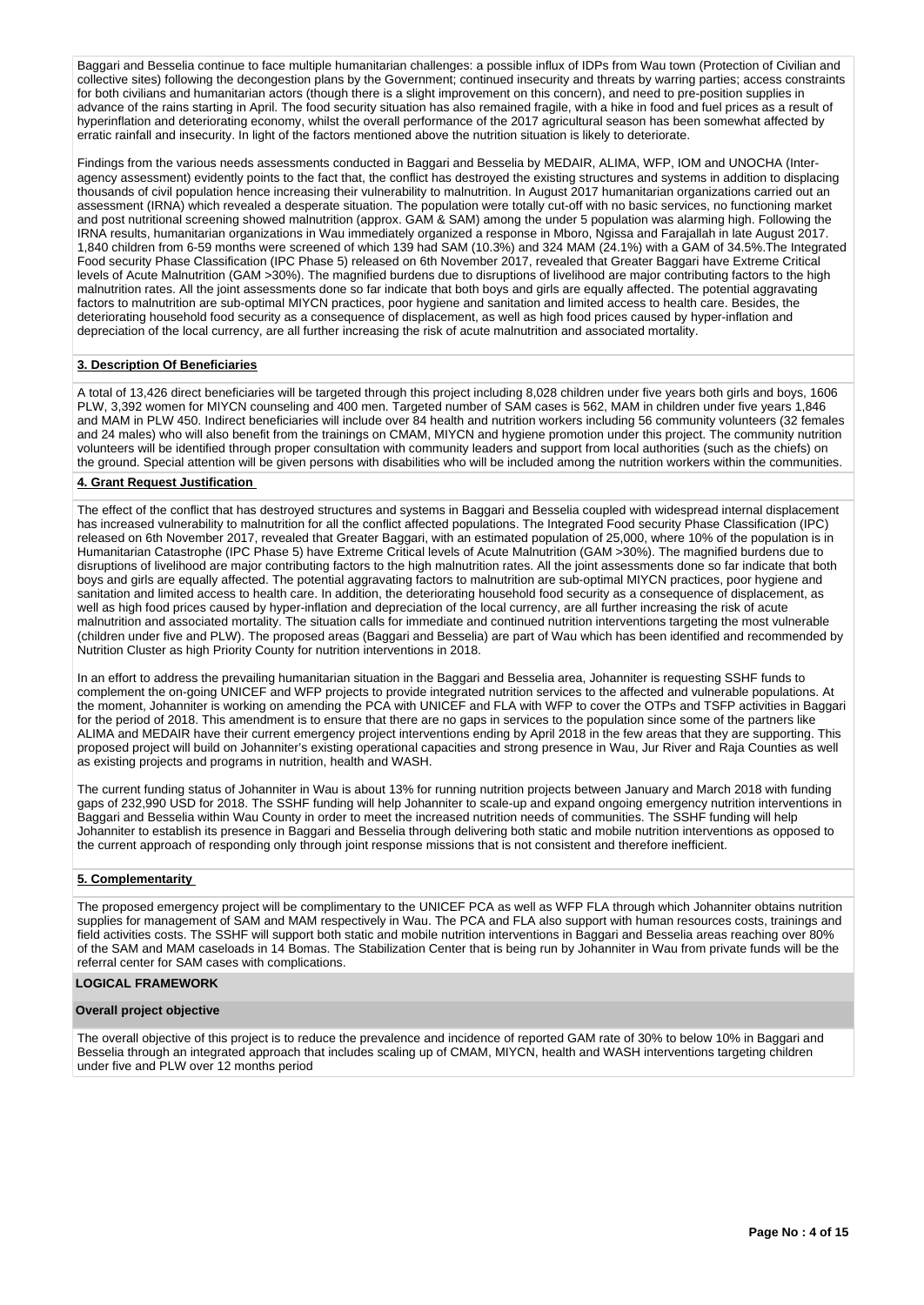| <b>NUTRITION</b>                                                                                                                                                                                                                |                                                                                                       |                                 |
|---------------------------------------------------------------------------------------------------------------------------------------------------------------------------------------------------------------------------------|-------------------------------------------------------------------------------------------------------|---------------------------------|
| <b>Cluster objectives</b>                                                                                                                                                                                                       | Strategic Response Plan (SRP) objectives                                                              | <b>Percentage of activities</b> |
| Deliver timely, life-saving management of<br>acute malnutrition for the most vulnerable<br>and at risk, including U5 children, PLW and<br>older people in PoC sites                                                             | SO1: Save lives by providing timely and<br>integrated multisector assistance to reduce<br>acute needs | 65                              |
| Increase access to maternal, infant and<br>young child nutrition programmes to prevent<br>under-nutrition among the most vulnerable<br>and at risk, including U5 children and PLW in<br>need in conflict and high-burden states | SO1: Save lives by providing timely and<br>integrated multisector assistance to reduce<br>acute needs | <b>20</b>                       |
| Enhance nutrition situation monitoring,<br>analysis and utilization of early warning<br>information for timely, coordinated response<br>and decision-making                                                                     | SO3: Support at-risk communities to sustain<br>their capacity to cope with significant threats        | 10                              |
| Increase access to integrated nutrition,<br>health, WASH, and food security and<br>livelihoods activities in counties with critical<br>levels of acute malnutrition                                                             | SO2: Reinforce protection and promote<br>access to basic services for the most<br>vulnerable people   | 5                               |

**Contribution to Cluster/Sector Objectives :** This project will help to save lives of malnourished children under five and PLWs. Provision of integrated nutrition services with WASH and health components will enable malnourished children and PLW to access services within their communities which will help protect communities from the life threatening effects of malnutrition. CMAM, preventive services of MIYCN, and micronutrient supplementation will help control malnutrition in Baggari and Besselia.

To contribute to cluster Objective 1, this project will focus on increasing the coverage of existing Community-based management of Acute Malnutrition (CMAM) by strengthening the community mobilization component of CMAM, micronutrient and deworming, opening new OTP and TSFP sites, strengthening linkage and referral to the existing Stabilization Center in Wau run by Johanniter and Wau Teaching Hospital, collaboration with other nutrition actors and increasing the number of mobile sites in areas where structures have been destroyed by the fighting in all the 8 Bomas in the Bagari area and 6 in Besselia. Additionally, the interventions will improve program quality through trainings for Nutrition assistants and community mobilizers, and routine joint support supervision. The commodities for management of MAM in this project will be provided for WFP and UNICEF through the current PCA and FLAs that will be amended. The proposed interventions will consolidate the gains already made through ongoing weekly responses to the different areas and also in the areas that have been receiving services from MEDAIR and ALIMA whose projects are ending in April 2018.

To contribute to cluster Objective 2. The project will focus on MIYCF messaging at facility and community level, capacity building training to the MIYCF counselors and formation of mother to mother support groups who will be doing house to house visits and sensitizing the community on MIYCF approaches. To mainstream inclusivity among the mother to mother support groups, Johanniter will ensure that women living with HIV, women with disability and men are included. Mother to mother Support groups will be integrated with OTPs and TSFPs to support mothers of children 0-24 months with breastfeeding complications such as those with small babies, not enough milk, emotional problems among others to re-lactate and successfully breastfeed their infants. School being a good platform for raising awareness on key nutrition messages, Johanniter will carry out promotion of nutrition education through schools on prevention of malnutrition, early detection, screening and treatment of acute malnutrition, appropriate use of therapeutic foods provided to malnourished children.

To contribute to cluster objective 3, JOHANNITER will conduct regular need based assessments, submit monthly NIS reports and analysis, participate in weekly nutrition cluster coordination meetings, share with relevant partners monthly sitrep reports. If funding is availed from UNICEF, Johanniter also intends to carry out a SMART survey which has never been done in this area.

To contribute to cluster objective 4, JOHANNITER will integrate health and WASH components into nutrition through provision of safe drinking water equipment like buckets and jerrycans, hand washing facility and soap for daily operation of OTP/TSFP and emphasis on awareness raising on hygiene and sanitation, conduct malaria screening and treatment in management of SAM and awareness on HIV.

#### **Outcome 1**

Enhanced provision of quality lifesaving CMAM interventions to children under 5 years and Pregnant and Lactating Women in Baggari and Besselia

# **Output 1.1**

# **Description**

13,426 beneficiaries reached through Nutrition screening, treatment, and MIYCN messaging

#### **Assumptions & Risks**

Risk: Accessibility challenges due to increased insecurity

Assumption: the security situation remains stable during the project period allowing smooth implementation of planned activities

#### **Indicators**

|                 |                  |                                                                                                                  |            | <b>End cycle beneficiaries</b> |      |      |               |
|-----------------|------------------|------------------------------------------------------------------------------------------------------------------|------------|--------------------------------|------|------|---------------|
| Code            | <b>Cluster</b>   | <b>Indicator</b>                                                                                                 | <b>Men</b> | Women Boys Girls               |      |      | <b>Target</b> |
| Indicator 1.1.1 | <b>NUTRITION</b> | (Frontline Services) Number of children (6-59)<br>months) screened in a facility (health and nutrition<br>sites) |            |                                | 3.93 | 4.09 | 8.028         |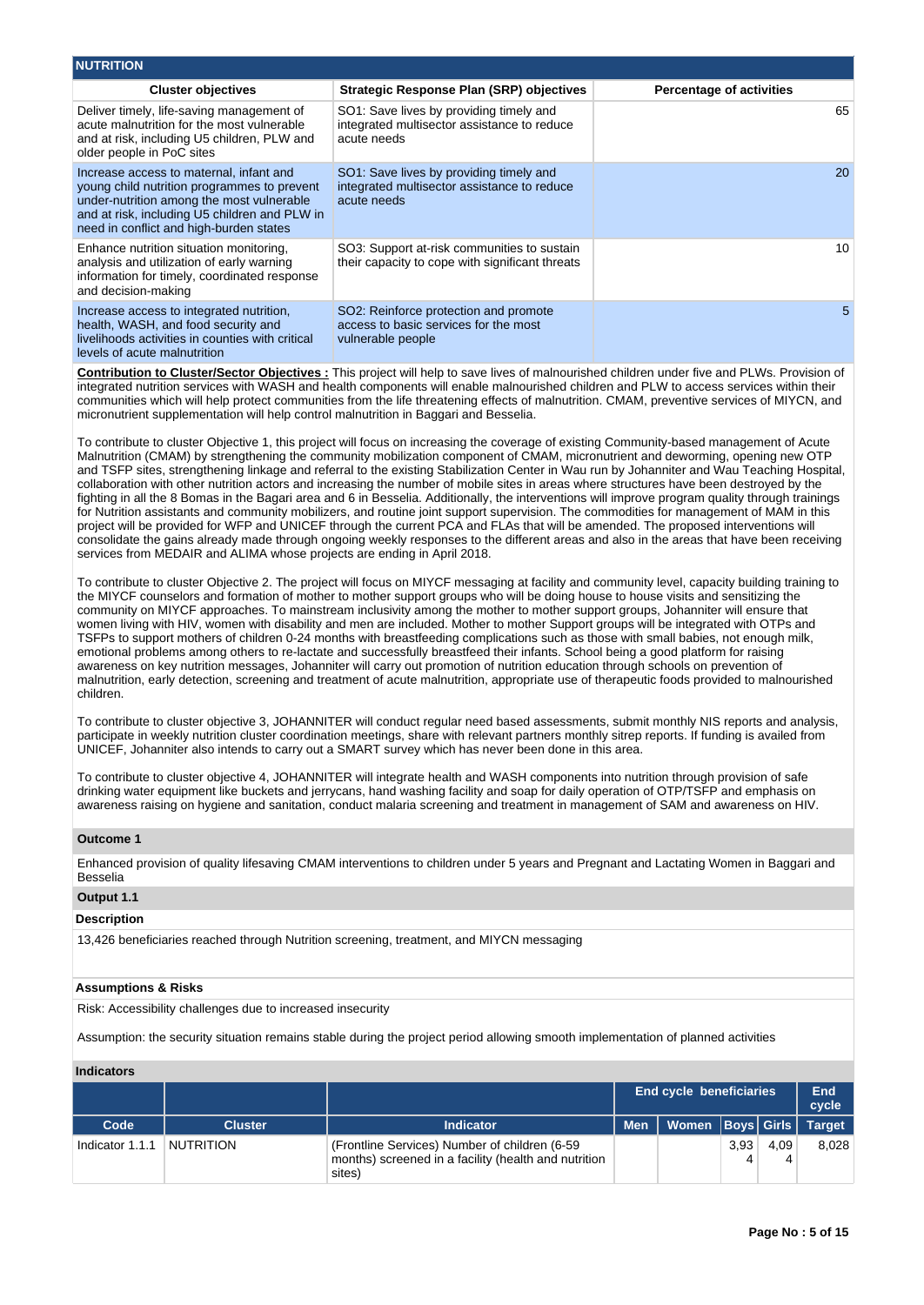| Monthly sitrep                                    | <b>Means of Verification:</b> Under 5 screening reports<br>Monthly Nutrition Information System (NIS) reports |                                                                                                                                                     |            |                                |                   |     |               |
|---------------------------------------------------|---------------------------------------------------------------------------------------------------------------|-----------------------------------------------------------------------------------------------------------------------------------------------------|------------|--------------------------------|-------------------|-----|---------------|
| Indicator 1.1.2                                   | <b>NUTRITION</b>                                                                                              | Number of PLW screened in a facility (health and<br>nutrition sites)                                                                                |            |                                |                   |     | 4,998         |
| Monthly sitrep                                    | <b>Means of Verification</b> : PLW screening reports                                                          |                                                                                                                                                     |            |                                |                   |     |               |
| Indicator 1.1.3                                   | <b>NUTRITION</b>                                                                                              | (Frontline Services) Number of girls and boys (6-<br>59 months) newly admitted with SAM in OTPs and<br>treated with RUTF supplies from the pipeline |            |                                | 275               | 287 | 562           |
|                                                   | <b>Means of Verification: NIS reports</b>                                                                     |                                                                                                                                                     |            |                                |                   |     |               |
| Indicator 1.1.4                                   | NUTRITION                                                                                                     | (Frontline Services) (%) of SAM discharged cured<br>out of the total discharged from TFP (OTP/SC)<br>services                                       |            |                                |                   |     | 75            |
|                                                   | <b>Means of Verification: NIS reports</b>                                                                     |                                                                                                                                                     |            |                                |                   |     |               |
| Indicator 1.1.5                                   | <b>NUTRITION</b>                                                                                              | (Frontline Services) (%) of SAM children defaulted<br>out of the total discharged from TFP (OTP/SC                                                  |            |                                |                   |     | 15            |
| <b>Means of Verification: NIS</b>                 |                                                                                                               |                                                                                                                                                     |            |                                |                   |     |               |
| Indicator 1.1.6                                   | <b>NUTRITION</b>                                                                                              | (Frontline Services) (%) of SAM cases died out of<br>the total from TFP (OTP/SC) services                                                           |            |                                |                   |     | 10            |
| <b>Means of Verification: NIS</b>                 |                                                                                                               |                                                                                                                                                     |            |                                |                   |     |               |
| Indicator 1.1.7                                   | <b>NUTRITION</b>                                                                                              | (Frontline Services) Number of PLWs with acute<br>malnutrition newly admitted for treatment in TSFP                                                 |            |                                | 0                 | 450 | 450           |
|                                                   | <b>Means of Verification:</b> Monthly reports                                                                 |                                                                                                                                                     |            |                                |                   |     |               |
| Indicator 1.1.8                                   | <b>NUTRITION</b>                                                                                              | (Frontline Services) Number of nutrition sites<br>providing integrated OTP and TSFP services<br>(continuum of Care)                                 |            |                                |                   |     | 14            |
| <b>NIS</b>                                        | <b>Means of Verification:</b> Monthly reports                                                                 |                                                                                                                                                     |            |                                |                   |     |               |
| Monthly sitrep                                    |                                                                                                               |                                                                                                                                                     |            |                                |                   |     |               |
| <b>Activities</b>                                 |                                                                                                               |                                                                                                                                                     |            |                                |                   |     |               |
| Activity 1.1.1                                    |                                                                                                               |                                                                                                                                                     |            |                                |                   |     |               |
|                                                   | Conduct Screening of children under 5 years and PLWs for SAM and MAM                                          |                                                                                                                                                     |            |                                |                   |     |               |
| Activity 1.1.2                                    |                                                                                                               |                                                                                                                                                     |            |                                |                   |     |               |
|                                                   | Conduct treatment of children under 5 and PLWs admitted in the program                                        |                                                                                                                                                     |            |                                |                   |     |               |
| Activity 1.1.3                                    |                                                                                                               |                                                                                                                                                     |            |                                |                   |     |               |
|                                                   |                                                                                                               | Procurement of OTP/TSFP materials (e.g. chairs, mats, water containers, T-shirts, posters and banners)                                              |            |                                |                   |     |               |
| Activity 1.1.4                                    |                                                                                                               |                                                                                                                                                     |            |                                |                   |     |               |
|                                                   | Conduct weekly outreach and defaulter tracing                                                                 |                                                                                                                                                     |            |                                |                   |     |               |
| Activity 1.1.5                                    |                                                                                                               |                                                                                                                                                     |            |                                |                   |     |               |
|                                                   | Set up 14 OTP/TSFP sites with waiting shades                                                                  |                                                                                                                                                     |            |                                |                   |     |               |
| Output 1.2                                        |                                                                                                               |                                                                                                                                                     |            |                                |                   |     |               |
| <b>Description</b>                                |                                                                                                               |                                                                                                                                                     |            |                                |                   |     |               |
|                                                   | Capacity of OTP/TSFP staff strengthened on CMAM protocol and MIYCN                                            |                                                                                                                                                     |            |                                |                   |     |               |
| <b>Assumptions &amp; Risks</b>                    |                                                                                                               |                                                                                                                                                     |            |                                |                   |     |               |
|                                                   | Risk: Accessibility challenges due to increased insecurity                                                    | Assumption: the security situation remains stable during the project period allowing smooth implementation of planned activities                    |            |                                |                   |     |               |
| <b>Indicators</b>                                 |                                                                                                               |                                                                                                                                                     |            |                                |                   |     |               |
|                                                   |                                                                                                               |                                                                                                                                                     |            | <b>End cycle beneficiaries</b> |                   |     | End<br>cycle  |
| Code                                              | <b>Cluster</b>                                                                                                | <b>Indicator</b>                                                                                                                                    | <b>Men</b> | Women                          | <b>Boys</b> Girls |     | <b>Target</b> |
| Indicator 1.2.1                                   | <b>NUTRITION</b>                                                                                              | (Frontline Services) Number of<br>nutrition/healthcare workers trained on CMAM                                                                      | 36         | 48                             |                   |     | 84            |
| Attendance lists<br>Monthly and quarterly reports | <b>Means of Verification:</b> Training reports<br>Photographs/Pictures of participants in training            |                                                                                                                                                     |            |                                |                   |     |               |
| Indicator 1.2.2                                   | <b>NUTRITION</b>                                                                                              | (Frontline Services) Number of health workers<br>trained in Infant and Young Child Feeding                                                          | 0          | 28                             |                   |     | 28            |
|                                                   | <b>Means of Verification:</b> Monthly reports                                                                 |                                                                                                                                                     |            |                                |                   |     |               |
| <b>Activities</b>                                 |                                                                                                               |                                                                                                                                                     |            |                                |                   |     |               |

**Activity 1.2.1**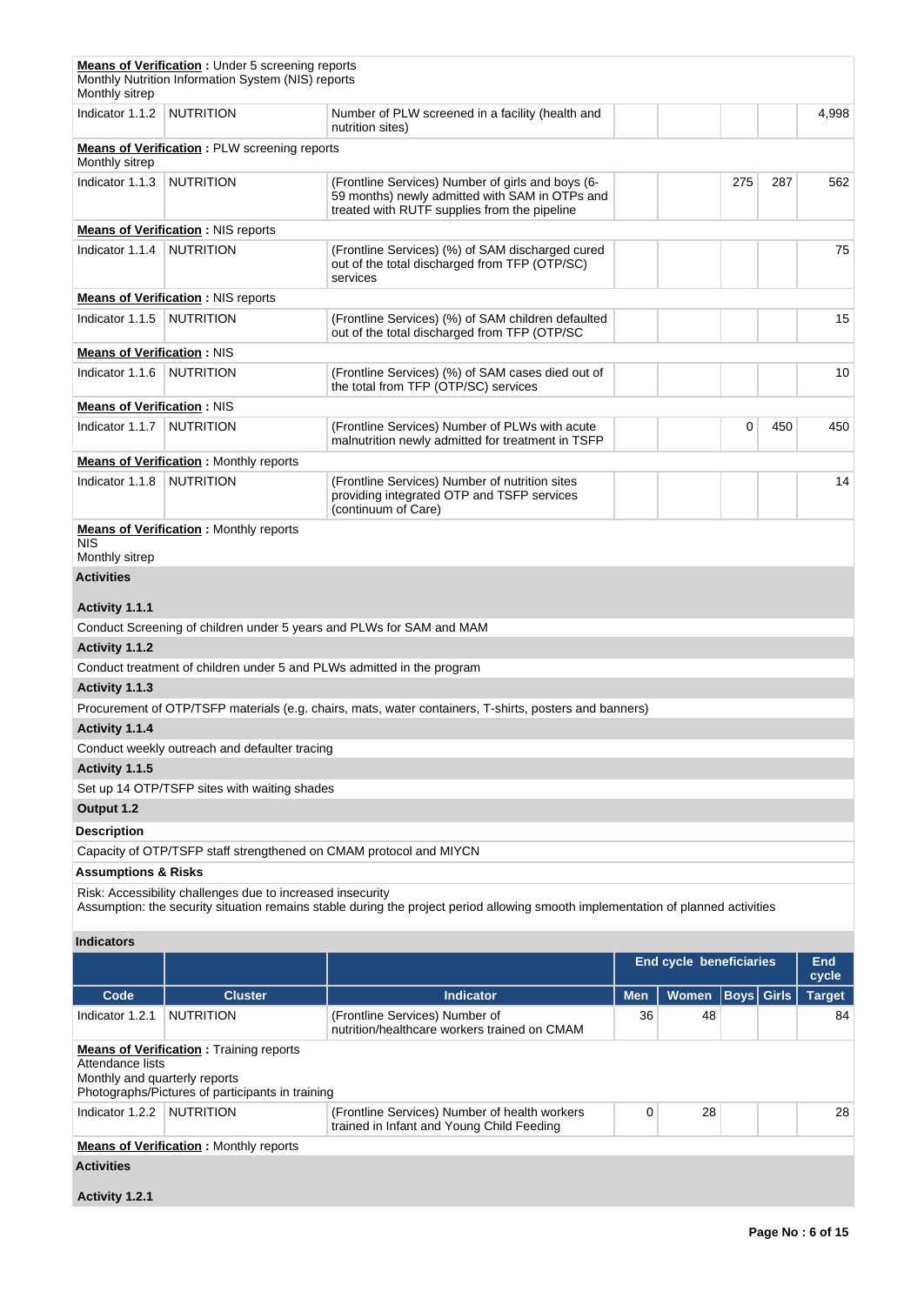# Training of Nutrition Staffs on CMAM protocol

## **Activity 1.2.2**

Conduct training for MIYCN counselors on MIYCN policy

# **Activity 1.2.3**

Printing of CMAM/MIYCN training manual and job aids as reference documents for staff

## **Activity 1.2.4**

Conduct Joint supportive supervision and providing on-job support to the staffs

#### **Outcome 2**

Enhanced appropriate maternal nutrition practices (MIYCN) in emergency situations including Integrated Management of Acute Malnutrition (IMAM) support for pregnant and lactating mothers in Baggari and Besselia

# **Output 2.1**

# **Description**

Recommended MIYCN best practices are promoted in the communities and schools

#### **Assumptions & Risks**

Risk: Accessibility challenges due to increased insecurity

Assumption: the security situation remains stable during the project period allowing smooth implementation of planned activities. There is support from the SMOH and CHD

#### **Indicators**

|                                     |                                                                                                     |                                                                                                                                                     | <b>End cycle beneficiaries</b> | End<br>cycle |                   |               |
|-------------------------------------|-----------------------------------------------------------------------------------------------------|-----------------------------------------------------------------------------------------------------------------------------------------------------|--------------------------------|--------------|-------------------|---------------|
| Code                                | <b>Cluster</b>                                                                                      | Indicator                                                                                                                                           | <b>Men</b>                     | <b>Women</b> | <b>Boys</b> Girls | <b>Target</b> |
| Indicator 2.1.1                     | <b>NUTRITION</b>                                                                                    | (Frontline Services) pregnant and<br>mothers/caregivers of children 0-<23 months<br>counselled on MIYCN (individual counselling)                    |                                | 3,392        |                   | 3.392         |
| Monthly sitrep<br>Quarterly reports | <b>Means of Verification:</b> Attendance List for the training<br>Monthly nutrition cluster reports |                                                                                                                                                     |                                |              |                   |               |
| Indicator 2.1.2                     | <b>NUTRITION</b>                                                                                    | (Frontline Services) (%) of pregnant and<br>mothers/caregivers of children 0-23 months<br>attending mother support groups (or group<br>counselling) |                                | 90           |                   | 90            |

## **Means of Verification :**

**Activities**

## **Activity 2.1.1**

Formation and training of mother to mother support groups

# **Activity 2.1.2**

Conduct nutrition education sessions in OTP/TSFP as well as at household level

# **Activity 2.1.3**

Conduct experience sharing among Mother to Mother support groups

# **Activity 2.1.4**

Conduct awareness campaigns in schools on the importance for early detection, screening and treatment of acute malnutrition

## **Activity 2.1.5**

Support schools in forming nutrition clubs

#### **Activity 2.1.6**

Conduct nutrition screening and messaging using school governing bodies (PTAs/SMCs)

## **Activity 2.1.7**

Raise awareness among school children and teachers on targeted beneficiaries and use of therapeutic/supplementary food issued-that is like medicine and intended to severe and moderately malnourished children (OTP and TSFP) and not for sharing with other family members

# **Outcome 3**

Enhanced nutrition situation monitoring, analysis and utilization of early warning information for timely, coordinated response and decision making

# **Output 3.1**

#### **Description**

**Indicators**

Systems and capacity strengthened to effectively scale up equitable evidence based nutrition interventions and provide robust data

# **Assumptions & Risks**

Security remains stable and SMART survey consultant approved by Nutrition cluster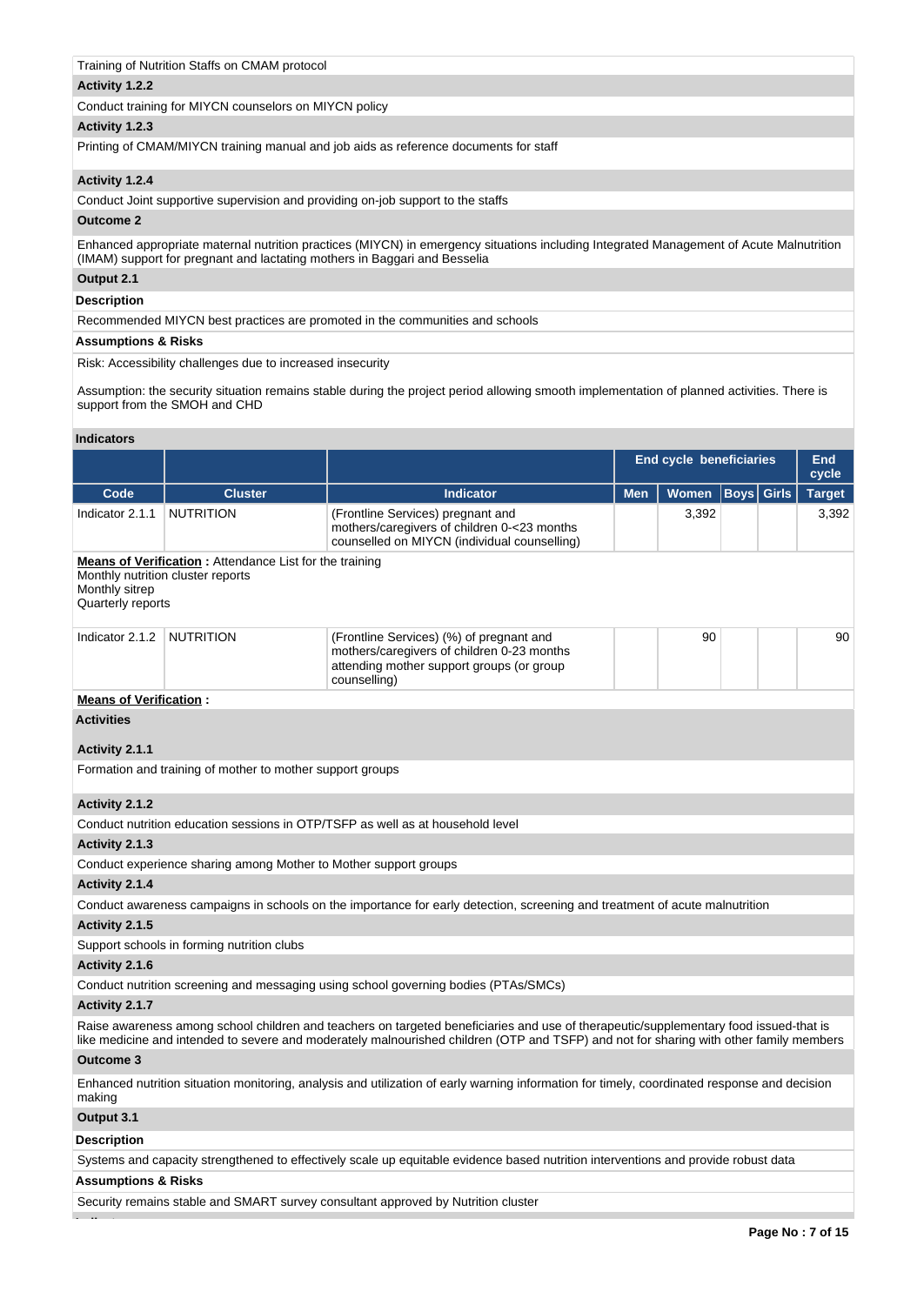#### **Indicators**

| <b>Indicators</b>              |                                                                                                                                                                  |                                                                                                                                                                                                                                                                                                                                                             |                                |                                |                   |  |               |  |  |  |
|--------------------------------|------------------------------------------------------------------------------------------------------------------------------------------------------------------|-------------------------------------------------------------------------------------------------------------------------------------------------------------------------------------------------------------------------------------------------------------------------------------------------------------------------------------------------------------|--------------------------------|--------------------------------|-------------------|--|---------------|--|--|--|
|                                |                                                                                                                                                                  |                                                                                                                                                                                                                                                                                                                                                             |                                | <b>End cycle beneficiaries</b> |                   |  | End<br>cycle  |  |  |  |
| Code                           | <b>Cluster</b>                                                                                                                                                   | <b>Indicator</b>                                                                                                                                                                                                                                                                                                                                            | <b>Men</b>                     | Women                          | <b>Boys</b> Girls |  | <b>Target</b> |  |  |  |
| Indicator 3.1.1                | <b>NUTRITION</b>                                                                                                                                                 | (Frontline Services) Number of nutrition facilities<br>with functioning community complaints / feedback<br>mechanism                                                                                                                                                                                                                                        |                                |                                |                   |  | 14            |  |  |  |
|                                | <b>Means of Verification:</b> Monthly NIS and sitrep reports<br>Complaint and Feeback database/monthly report<br>complaints/feedback from Boma health committees |                                                                                                                                                                                                                                                                                                                                                             |                                |                                |                   |  |               |  |  |  |
| <b>Activities</b>              |                                                                                                                                                                  |                                                                                                                                                                                                                                                                                                                                                             |                                |                                |                   |  |               |  |  |  |
| Activity 3.1.1                 |                                                                                                                                                                  |                                                                                                                                                                                                                                                                                                                                                             |                                |                                |                   |  |               |  |  |  |
|                                | Conduct training for CHD and HF staffs on M&E                                                                                                                    |                                                                                                                                                                                                                                                                                                                                                             |                                |                                |                   |  |               |  |  |  |
| Activity 3.1.2                 |                                                                                                                                                                  |                                                                                                                                                                                                                                                                                                                                                             |                                |                                |                   |  |               |  |  |  |
|                                | Carry out routine needs based nutrition assessments and joint response                                                                                           |                                                                                                                                                                                                                                                                                                                                                             |                                |                                |                   |  |               |  |  |  |
| Activity 3.1.3                 |                                                                                                                                                                  |                                                                                                                                                                                                                                                                                                                                                             |                                |                                |                   |  |               |  |  |  |
|                                | Conduct joint monitoring visits with relevant stakeholders                                                                                                       |                                                                                                                                                                                                                                                                                                                                                             |                                |                                |                   |  |               |  |  |  |
| Activity 3.1.4                 |                                                                                                                                                                  |                                                                                                                                                                                                                                                                                                                                                             |                                |                                |                   |  |               |  |  |  |
|                                | Setting up complaints and feedback mechanism                                                                                                                     |                                                                                                                                                                                                                                                                                                                                                             |                                |                                |                   |  |               |  |  |  |
| Activity 3.1.5                 |                                                                                                                                                                  |                                                                                                                                                                                                                                                                                                                                                             |                                |                                |                   |  |               |  |  |  |
|                                | Conduct refresher training of M&E officers on NIS and ENA Software                                                                                               |                                                                                                                                                                                                                                                                                                                                                             |                                |                                |                   |  |               |  |  |  |
| Activity 3.1.6                 |                                                                                                                                                                  |                                                                                                                                                                                                                                                                                                                                                             |                                |                                |                   |  |               |  |  |  |
|                                | Participate in the monthly Nutrition Cluster meeting                                                                                                             |                                                                                                                                                                                                                                                                                                                                                             |                                |                                |                   |  |               |  |  |  |
| Activity 3.1.7                 |                                                                                                                                                                  |                                                                                                                                                                                                                                                                                                                                                             |                                |                                |                   |  |               |  |  |  |
| Submit monthly NIS reports     |                                                                                                                                                                  |                                                                                                                                                                                                                                                                                                                                                             |                                |                                |                   |  |               |  |  |  |
| <b>Outcome 4</b>               |                                                                                                                                                                  |                                                                                                                                                                                                                                                                                                                                                             |                                |                                |                   |  |               |  |  |  |
|                                |                                                                                                                                                                  | Improved Integration of health, protection and WASH components into nutrition intervention in Baggari and Besselia                                                                                                                                                                                                                                          |                                |                                |                   |  |               |  |  |  |
| Output 4.1                     |                                                                                                                                                                  |                                                                                                                                                                                                                                                                                                                                                             |                                |                                |                   |  |               |  |  |  |
| <b>Description</b>             |                                                                                                                                                                  |                                                                                                                                                                                                                                                                                                                                                             |                                |                                |                   |  |               |  |  |  |
|                                |                                                                                                                                                                  | WASH, Health and Protection components are integrated into nutrition through provision of safe drinking water equipment like buckets,<br>jerrycans, hand washing facility and soap for daily operation of OTP/TSFP; Awareness raising on hygiene and sanitation; malaria/HIV<br>awareness and counseling; mainstreaming child protection and GVB cognizance |                                |                                |                   |  |               |  |  |  |
| <b>Assumptions &amp; Risks</b> |                                                                                                                                                                  |                                                                                                                                                                                                                                                                                                                                                             |                                |                                |                   |  |               |  |  |  |
|                                | Security stable and current prices of commodities remain stable                                                                                                  |                                                                                                                                                                                                                                                                                                                                                             |                                |                                |                   |  |               |  |  |  |
| <b>Indicators</b>              |                                                                                                                                                                  |                                                                                                                                                                                                                                                                                                                                                             |                                |                                |                   |  |               |  |  |  |
|                                |                                                                                                                                                                  |                                                                                                                                                                                                                                                                                                                                                             | <b>End cycle beneficiaries</b> | End<br>cycle                   |                   |  |               |  |  |  |
| Code                           | <b>Cluster</b>                                                                                                                                                   | <b>Indicator</b>                                                                                                                                                                                                                                                                                                                                            | <b>Men</b>                     | <b>Women</b>                   | <b>Boys</b> Girls |  | <b>Target</b> |  |  |  |

**Means of Verification :** - Registers in the OTP/TSFP sites

Indicator 4.1.1 NUTRITION (Frontline Services) Number of nutrition sites with

- Monthly and quarterly reports

- Monthly stock tracking reports

- Distribution reports and beneficiary lists

**Activities**

## **Activity 4.1.1**

Procurement and distribution of safe drinking water equipment like buckets and jerrycans, hand washing facility and soap for daily operation of OTP/TSFP

safe Water access ( washing hand facilities, latrine potable water for appetite test)

# **Activity 4.1.2**

Conduct awareness raising on hygiene and sanitation

# **Activity 4.1.3**

Conduct malaria screening and treatment

#### **Activity 4.1.4**

Support Nutrition messaging through FM radio stations on MIYCN, hygiene and sanitation, prevention of malaria, HIV and malnutrition

# **Activity 4.1.5**

Conduct counseling sessions and psycho-social and trauma healing support or refer to partners handing psychosocial services **Activity 4.1.6** 

14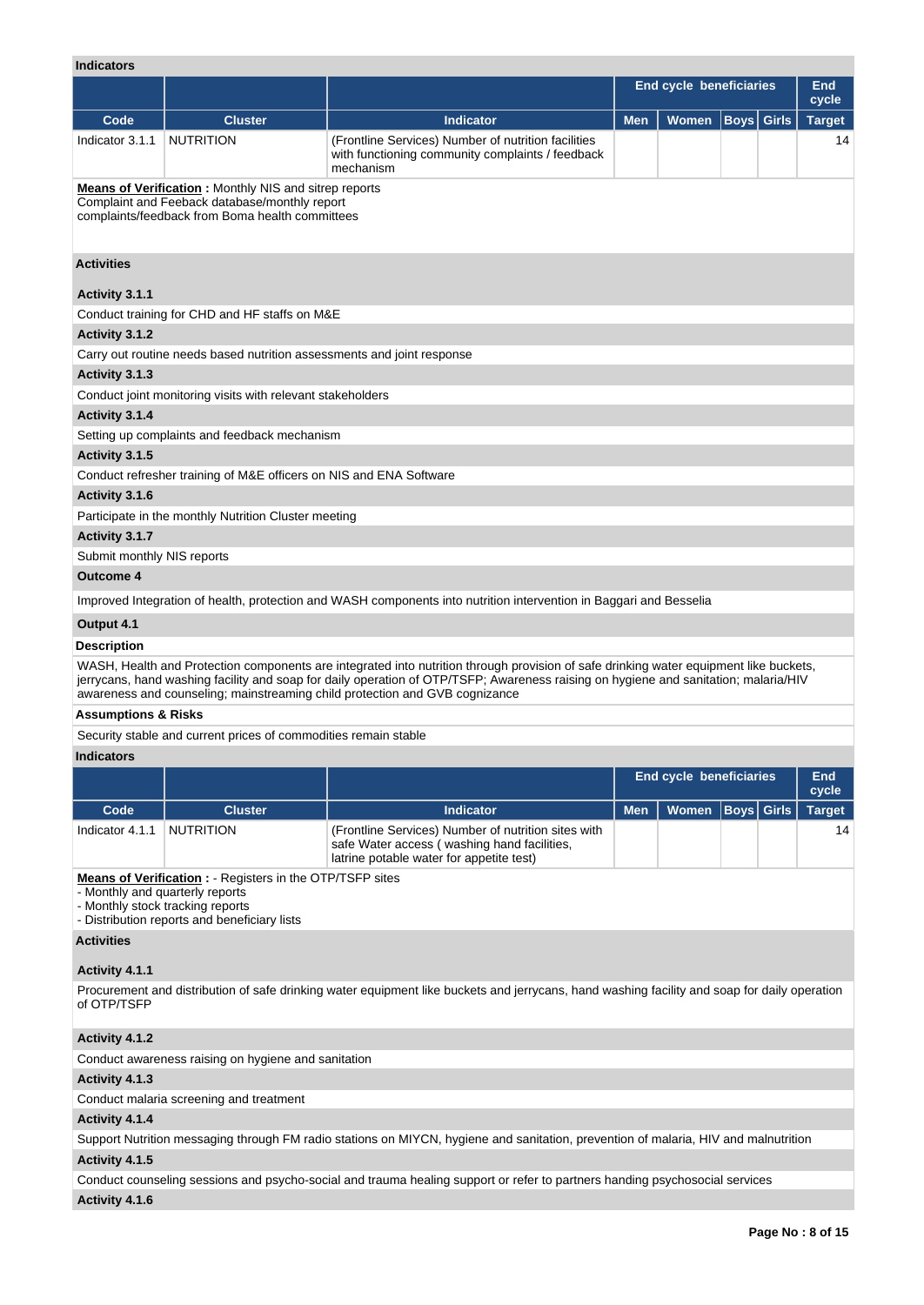Create awareness on child protection and dangers of GBV including referral of cases for early response

## **Additional Targets :**

# **M & R**

## **Monitoring & Reporting plan**

The M&E activities for this project will be under direct supervision of the Project Coordinator and M&E Officers who will pay regular field visits to the project locations to ensure that the project is implemented in accordance with the proposed objectives, outputs and activities stated in the logical framework.

The following tools and techniques will be used for monitoring and evaluation of this project:

• Monthly field monitoring visits to OTP/TSFP sites using health facility checklist to ensure the essential equipment and supplies are in place.

• Observations of case managements to assess the practical skills of the service providers.

• Regular review meetings monthly (at health facility level) and quarterly (at project level) with staff and partners to review the

implementation progress against the set targets as well as discuss the challenges and remedial solutions.

• Financial monitoring i.e. monthly examination of the project activities against approved budget and the actual expenditures.

• Regular field visits including spot checks, focus group discussions and key informant interviews on project progress and challenges. The monitoring and evaluation officer will conduct scheduled visits to all centers. Project staff will collect activities data from the PHCC/Us on regular basis (weekly, monthly and quarterly). The information collected will be analyzed and shared with the relevant partners. The results will be used to improve project implementation and inform decision-making.

• Conduct user (beneficiary) exit interview to solicit feedback and complaints from the beneficiaries which will be documented in the database to be reviewed on monthly basis

To ensure timely and quality reporting, Johanniter will play an active role in the Nutrition Cluster coordination meetings at national, state and county levels, sharing reports on the progress of the project with the partners. Additionally, Monthly Nutrition Information System (NIS), Nutrition monthly stock and stock-out tracking reports will also be submitted to the Nutrition Cluster as part of routine monitoring and reporting. As per Johanniter's internal reporting practice, monthly progress report will be produced, filed and if required will be shared with the donor. Quarterly reports will be prepared at the end of every quarter using the donor's reporting format and together with the financial report will be submitted to the donor. Based on the need and in consultation with the cluster, an assessment can be organized to other areas within Bagari and Besselia areas to screen the under 5 children and PLWs and the reports of such assessments will be shared with relevant partners in order to enable them make an informed decision.

#### **Workplan**

| <b>Activitydescription</b>                                                                                                                                                     | Year | 1 | $\overline{2}$ | 3 | 4 | 5        | 6 <sup>1</sup> | $\overline{7}$ | 8                            |          |          | 9   10   11   12 |                         |
|--------------------------------------------------------------------------------------------------------------------------------------------------------------------------------|------|---|----------------|---|---|----------|----------------|----------------|------------------------------|----------|----------|------------------|-------------------------|
| Activity 1.2.1: Training of Nutrition Staffs on CMAM protocol                                                                                                                  |      |   |                |   | X |          | X              |                |                              | X        |          |                  |                         |
|                                                                                                                                                                                | 2019 |   |                |   |   |          |                |                |                              |          |          |                  |                         |
| Activity 2.1.1: Formation and training of mother to mother support groups                                                                                                      | 2018 |   |                | X | X | X        | $\mathsf{x}$   | ΙX.            | $\mathsf{X}$                 | <b>X</b> | <b>X</b> | $\mathsf{X}$     | $\mathsf{I} \mathsf{X}$ |
|                                                                                                                                                                                |      |   |                |   |   |          |                |                |                              |          |          |                  |                         |
| Activity 3.1.1: Conduct training for CHD and HF staffs on M&E                                                                                                                  | 2018 |   |                | X | X | $\times$ | $\times$       | ΙX.            | $\mathsf{X} \mathsf{X}$      |          | IX.      | $\mathsf{X}$     | $\mathsf{X}$            |
|                                                                                                                                                                                | 2019 |   |                |   |   |          |                |                |                              |          |          |                  |                         |
| Activity 4.1.1: Procurement and distribution of safe drinking water equipment like<br>buckets and jerrycans, hand washing facility and soap for daily operation of<br>OTP/TSFP | 2018 |   |                | X | X | X        | X              | ΙX.            | $\mathbb{I} X$ <sup>-1</sup> | <b>X</b> | <b>X</b> | IX.              | ΙX                      |
|                                                                                                                                                                                | 2019 |   |                |   |   |          |                |                |                              |          |          |                  |                         |

## **OTHER INFO**

# **Accountability to Affected Populations**

As part of accountability, Johanniter will hold itself accountable to the beneficiary communities (that their needs for assistance and protection are met, with dignity) and the donor (SSHF) by ensuring that assistance is provided for the proposed purpose. Johanniter will ensure that the community will be involved from the onset of the project through their local leaders. The CHD and RRC who have been involved in the assessment processes will also be actively involved in the selection of community nutrition volunteers (CNVs) and MIYCN counselors. The communities will be updated on the progress of the project and on which days they will access services.

Johanniter will set up a feedback mechanism in all the operation sites (static and mobile) as it has done in other project locations. The beneficiaries will be made aware of the reporting channels at each of the operation sites. Any complaint raised by the beneficiaries will be discussed at community level, at field office level or at Juba level and solutions provided. In order for our beneficiaries/clients to receive the quality care that they deserve, any form of harassment or abuse or negligence by our staff reported will be investigated and once confirmed will face necessary actions taken by Johanniter/CHD and RRC.

As part of the "do no harm" policy, Johanniter will ensure security of its staff (CNVs, MIYCN counselors and project staff) and also the beneficiaries with emphasis on women who are prone to being abducted and raped by adhering to strict security policies/guidelines and getting regular updates from UNOCHA/UNFPA/UNHCR so that the staff and beneficiaries have safe access to services. Johanniter will also coordinate with other humanitarian actors and National/local authorities operating in the locality.

#### **Implementation Plan**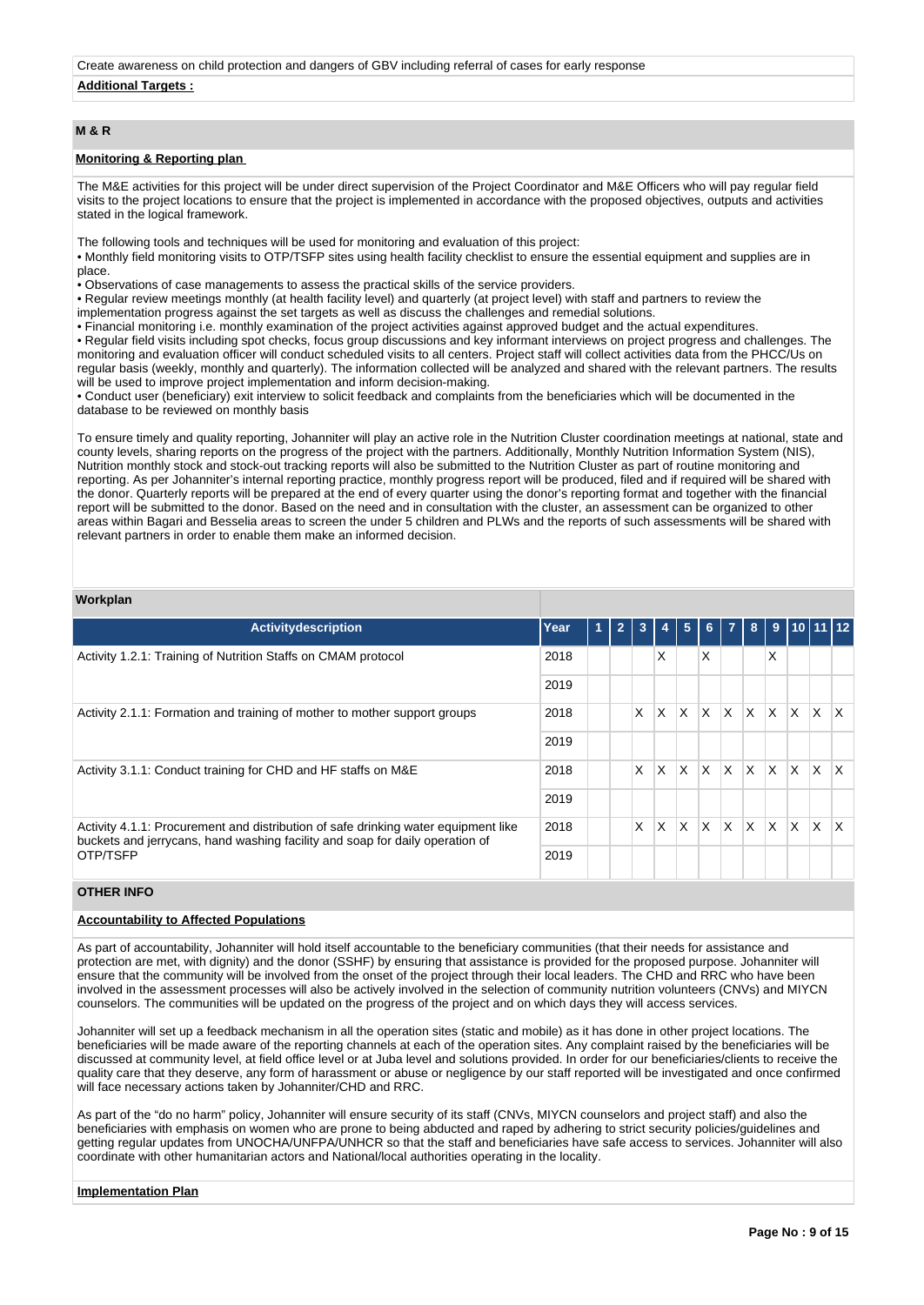At the onset of the project, Johanniter will involve the County Health Department (CHD) and any other stakeholders to share with them our implementation and financial management plans. CHD will be involved in implementation of the project since our nutrition services are integrated within health facilities managed by CHD. Johanniter recruited staff will be responsible for the implementation of the activities at the OTP/TSFP sites and outreach. Together with the CHD, Johanniter staff will be responsible for collecting, summarizing and reporting activities at the mobile and static OTP/TSFP sites on a weekly basis.

Johanniter will use community based monitoring and evaluation approaches to ensure that the target communities are part of the learning processes and that institutions within the community are able to keep and pass on the knowledge. The community leaders will be involved in mobilizations. Hard copies of weekly performances and monthly reports will be shared with CHD to track performance records and control the stock and the same information shared with the state nutrition cluster and State Ministry of Health (SMOH) nutrition focal person. Johanniter will provide onsite/on job support and training for the recruited staff together with CHD on data collection and quality to ensure accuracy of reports. This project will be implemented as support to the ongoing projects in Wau managed by Johanniter including the Stabilization Center. Johanniter is an active cluster member and will ensure the activities are implemented in coordinated manner seeking advice from Nutrition partners and stakeholders appropriately.

## **Coordination with other Organizations in project area**

| Name of the organization   | Areas/activities of collaboration and rationale                                                                                                                                                                                                                                                                                                                                                                                                                                                                                                                                                                                                                                                                                                                                                                                                                                                                                                                                                                                                                |
|----------------------------|----------------------------------------------------------------------------------------------------------------------------------------------------------------------------------------------------------------------------------------------------------------------------------------------------------------------------------------------------------------------------------------------------------------------------------------------------------------------------------------------------------------------------------------------------------------------------------------------------------------------------------------------------------------------------------------------------------------------------------------------------------------------------------------------------------------------------------------------------------------------------------------------------------------------------------------------------------------------------------------------------------------------------------------------------------------|
| UNICEF, WFP, ALIMA, MEDAIR | Johanniter has a PCA with UNICEF and receives supplies for<br>management of SAM at OTP (Wau, Jur River and Raga) and SAM<br>with complications at Wau POC Stabilization Center. Johanniter will<br>seek to amend the PCA to expand UNICEF support to Baggari and<br>Besselia., Johanniter has FLA with WFP for Jur River and Wau<br>(POC) and receives supplies for management of MAM cases in<br>children under 5 and PLW. Johanniter will seek to amend the FLA to<br>expand WFP support to Baggari and Besselia, ALIMA supporting 2<br>mobile OTP sites in Baggari till the end of April 2018. During this one<br>month period we shall coordinate to ensure no duplication of<br>services and also ensure smooth handover of activities from<br>ALIMA., MEDAIR through the Rapid Response Fund (RRF) is<br>supporting nutrition activities in 4 OTP sites in Baggari till the end of<br>April 2018. During this one month period we shall coordinate to<br>ensure no duplication of services and also ensure smooth handover<br>of activities from MEDAIR. |

# **Environment Marker Of The Project**

A+: Neutral Impact on environment with mitigation or enhancement

#### **Gender Marker Of The Project**

2a-The project is designed to contribute significantly to gender equality

#### **Justify Chosen Gender Marker Code**

• Both girls and boys 6 – 59 months will be beneficiaries of this project and equally be supported through screening, treatment and referral to ensure optimum treatment outcome.

- Pregnant and lactating women who are considered one of the most vulnerable in society will be targeted for management of acute
- malnutrition. where over 80% will be targeted in this project for maternal infant and young child nutrition (MIYCN)

• Other groups like people living with disabilities, households headed by women, women groups like mother to mother groups will also be targeted for the nutrition, WASH and health responses.

• Over 57% of the CNVs and MIYCN counselors that we shall recruit will be women.

• Since most of the county/Payam/Boma leadership roles are by men, we shall also engage them at all levels of the project implementation. And for those that qualify, they shall be recruited in the different roles in the program

#### **Protection Mainstreaming**

Johanniter understands that the proposed project will be implemented in an emergency context and will therefore mainstream protection principles into project activities. The Do-no-Harm principle will be maintained to ensure that project activities do not expose communities to further harm. Rather than have caregivers walk long distances and expose themselves to possible violence including rape for women, Johanniter will use the mobile outreaches to deliver healthcare to hard -to-reach locations. In locations where security is a major concern, Johanniter will work with UN to deliver emergency nutrition interventions

In line with a Do-No-Harm and conflict sensitive approach, Johanniter, CHD and the target beneficiaries will carefully engage all relevant community leaders and any other stakeholders. Community input will guide us in identifying locations for outreaches and also distribution days and time. Safe access to the outreach sites will be assessed to take in consideration all potential risk to beneficiaries as well as implementing mitigating measures. Johanniter will ensure that it's' program staff are well inducted/trained on the job, in order for them to roll out this 'do harm approach' to the other volunteers in the field. The outreach sites and distribution days/time will also be informed by safety considerations for women (including lactating and pregnant mothers), boys, girls and special categories e.g. persons with disabilities to ensure that distributions are inclusive and have no biases. Safe programming will also include accountability through complaint feedback mechanisms. All project activities will be carried out impartially in the target areas where Johanniter will implement this project; and also regardless of whether the selected beneficiary are IDPs or host community. This will mitigate the potential for conflict over access to emergency assistance meant for the vulnerable groups.

**Country Specific Information**

# **Safety and Security**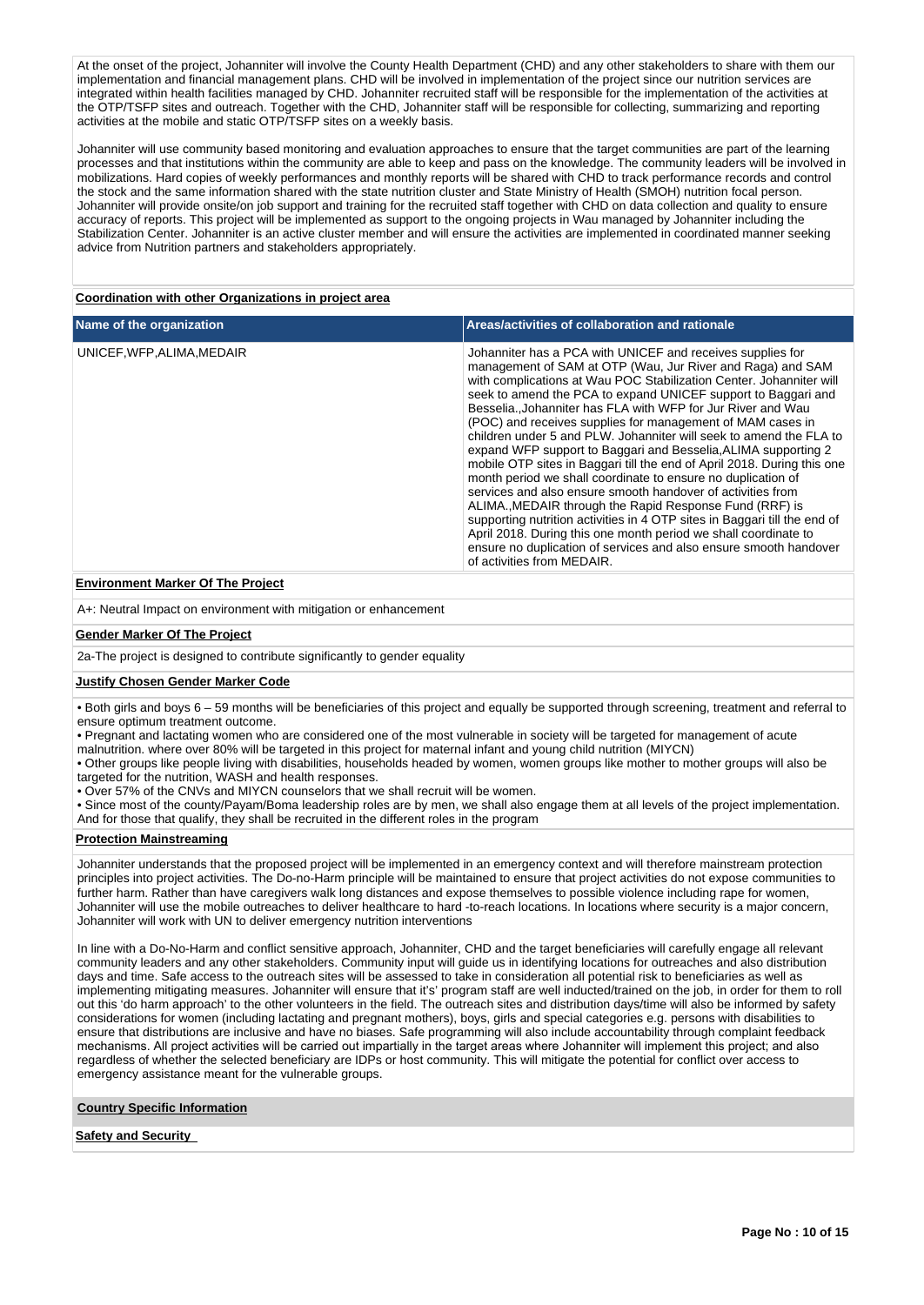The security environment in Besselia and Baggari area is mostly calm however humanitarian movement from Wau town still has to be coordinated through UNOCHA and RRC/security agencies. There have been a few reports of humanitarian actors being stopped or denied access particularly if prior notification of the security agencies or poor identification was not done. Following the presidential decree for free access by humanitarian actors to those in need, more movement is now taking place from Wau.

Therefore Johanniter will ensure that all staff moving to the field have proper updated identification, are taking all the precautionary measures and are cautious and vigilant. Proper communication will also be maintained with the staff based at the field locations. If there will be any security concerns on the road, Johanniter will coordinate with UN and other INGOs in Wau to arrange for convoy movement as has been regularly done in the past few months. Johanniter staff will also be advised to seek permission before taking photographs to avoid any confrontation. For the areas considered to be under opposition control, Johanniter will obtain security clearance before traveling to the proposed project locations.

Johanniter maintains Security focal persons at country office in Juba and Wau field office whose responsibilities are to share any security updates with the team in the field during implementation. This project will be implemented in collaboration with SMOH, CHD and RRC which will help ensure coordination and support with regards to security and smooth implementation of the project. In case of any impending insecurity we shall keep our beneficiaries informed about any programming changes.

#### **Access**

Most of the locations in Bagari and Besselia are accessible by road throughout the year. However, the road condition is more favorable during the dry session. During the joint assessments and response, Johanniter was able to access most of the areas where we intend to implement activities. There is no airstrip in Baggari and Besselia area. Johanniter has a strong working relationship with the Local leaders and RRC who can advise on security matters and accessibility and will be consulted on all movement within or outside of Bagari and Besselia prior to departure. Maintaining a good relationship with local government administrators and community leadership enhances Johanniter's acceptance in the area.

## **BUDGET**

| Code | <b>Budget Line Description</b>                                                                                                                                                                                                                                                                                                                                                                                                                                                                                                                                                                                                    |   | $D / S  $ Quantity | <b>Unit</b><br>cost   | <b>Duration</b><br>Recurran<br>ce | %<br>charged<br>to CHF | <b>Total Cost</b> |
|------|-----------------------------------------------------------------------------------------------------------------------------------------------------------------------------------------------------------------------------------------------------------------------------------------------------------------------------------------------------------------------------------------------------------------------------------------------------------------------------------------------------------------------------------------------------------------------------------------------------------------------------------|---|--------------------|-----------------------|-----------------------------------|------------------------|-------------------|
|      | 1. Staff and Other Personnel Costs                                                                                                                                                                                                                                                                                                                                                                                                                                                                                                                                                                                                |   |                    |                       |                                   |                        |                   |
| 1.1  | Head Of Program                                                                                                                                                                                                                                                                                                                                                                                                                                                                                                                                                                                                                   | S | 1 <sup>1</sup>     | 5,711<br>.50          | 10                                | 10.00                  | 5.711.50          |
|      | Head of Program will be based in Juba and shall be responsible for Overall management of the country program in terms of<br>planning, program execution, monitoring and evaluations and also shall be responsible for review and submission of progress<br>reports and final reports . The salary is composed of Basic Salary of 4296 USD, R&R Allowance of 211.67 USD Per diem of 811.7<br>USD and and 191.68 USD Medical Insurance of 191.66 and 3th Month Salary of 323 USD per month He will spend 5% of his<br>time on this project                                                                                          |   |                    |                       |                                   |                        |                   |
| 1.2  | <b>Finance Coordinator</b>                                                                                                                                                                                                                                                                                                                                                                                                                                                                                                                                                                                                        | S |                    | 1 5,286<br>.64        | 10                                | 5.00                   | 2,643.32          |
|      | Finance Coordinator will be based in Juba and shall be responsible for Budget monitoring, Cash flow management, Financial<br>reporting and Donor Compliance issues during the project implementation. The salary is composed of Basic Salary of 4067.3<br>USD, 211.67 USD R&R Allowance, 688. USD Per diem and 191.68 USD Medical Insurance 3th Month Salary of 224 USD. He will<br>spend 5% of his time on this project                                                                                                                                                                                                          |   |                    |                       |                                   |                        |                   |
| 1.3  | <b>Operations Support Coordinator</b>                                                                                                                                                                                                                                                                                                                                                                                                                                                                                                                                                                                             | D |                    | 1 5,286<br>.64        | 10                                | 10.00                  | 5.286.64          |
|      | Operation Support Coordinator will be based in Wau and shall be responsible for Logistics and Procurement management<br>including movement of the staff to the project implementation sites. He has the overall responsibility of ensuring security of the<br>staff and assets during the project implementation He shall also be responsible for Donor Compliance issues during the project<br>implementation. The salary is composed of Basic Salary of 4067.30 USD, 211.67 USD R&R Allowance, 688. USD Per diem and<br>191.68 USD Medical Insurance 3th Month Salary of 224 USD. He will spend 10% of his time on this project |   |                    |                       |                                   |                        |                   |
| 1.4  | Team Leader-Wau                                                                                                                                                                                                                                                                                                                                                                                                                                                                                                                                                                                                                   | D |                    | $1 \mid 2,238$<br>.15 | 10 <sup>1</sup>                   | 25.00                  | 5,595.38          |
|      | The Team Leader will be based in Wau. He will be the focal poit person responsible for planning and execution of project<br>activities and the overall supervisor of the implementing staff. He will be responsible for writing progress report on the<br>implementation and ensuring that the recommendations by the M&E Team are acted on accordingly. His Salary Basic Salary of<br>1720 USD and additional 75 USD Medical Allowance, 50 USD Transport Allowance, 292 NSIF Statutory allowance, and 72 USD<br>13th Month Salary. He will spend 20% of his time on this project                                                 |   |                    |                       |                                   |                        |                   |
| 1.5  | M&E Officer Wau                                                                                                                                                                                                                                                                                                                                                                                                                                                                                                                                                                                                                   | D |                    | 1 1,658<br>.00        | 10                                | 15.00                  | 2,487.00          |
|      | M&E Officer will be based in Wau. He is responsible for monitoring the implementation of activities, carrying out M&E Function<br>and giving feedback to the implementing team and giving recommendation on lessons leant. His Salary is composed of Basic<br>Salary of 1265 USD, Medical Allowance of 75 USD, Transport allowance of 50 USD NSIF Statutory Allowance of 215 and 13th<br>Month Salary of 53USD. He will spend 10% of his time on this project                                                                                                                                                                     |   |                    |                       |                                   |                        |                   |
| 1.6  | <b>Nutrition Officer</b>                                                                                                                                                                                                                                                                                                                                                                                                                                                                                                                                                                                                          | D | 1 <sup>1</sup>     | 1,632<br>.00          | 10 <sup>1</sup>                   | 100.00                 | 16,320.00         |
|      | The Nutrition Officer shall be based in Wau and will be responsible for the implementation of the project at the 14 OTP/TSFP<br>Centres. She will Spent 100% of her time in coordinating Static and mobile activities . Her salary shall be composed of Basic<br>Salary of 1244 USD, Medical allowance of 75 USD, Transport allowance of 50 USD, NSIF Statutory Allowance of 211 USD and<br>13th Month Salary of 52 USD Per month.                                                                                                                                                                                                |   |                    |                       |                                   |                        |                   |
| 1.7  | <b>Nutrition Assistant</b>                                                                                                                                                                                                                                                                                                                                                                                                                                                                                                                                                                                                        | D |                    | 1 815.6<br>5          | 10                                | 100.00                 | 8,156.50          |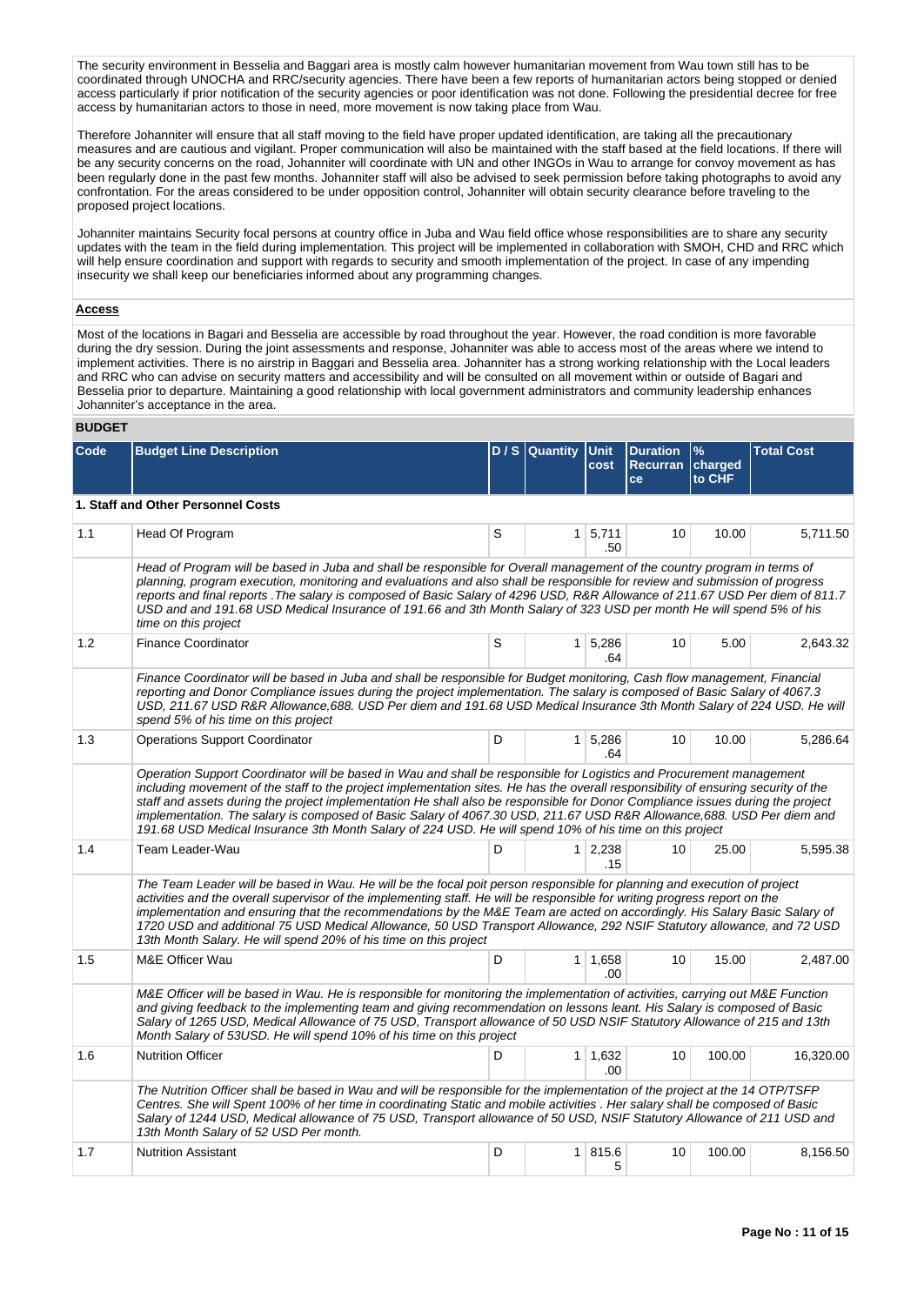|      | Nutrition Assistants (Field based National Staff) salary will be charged to the Project as Direct cost and will be composed of Basic<br>Salary 570 USD, Medical Allowance 75 USD, Transport Allowance 50 USD, NSIF Statutory Allowance of 97 USD and 13th<br>Month Salary of 24 USD per month. This will be in Charge of Two OTP/TSFP in Wau and will spent 100% of her time in this<br>Project                                                                                                                                                                                                                                                                                                                                                     |   |                       |    |        |           |
|------|-----------------------------------------------------------------------------------------------------------------------------------------------------------------------------------------------------------------------------------------------------------------------------------------------------------------------------------------------------------------------------------------------------------------------------------------------------------------------------------------------------------------------------------------------------------------------------------------------------------------------------------------------------------------------------------------------------------------------------------------------------|---|-----------------------|----|--------|-----------|
| 1.8  | <b>Nutrition Assistant</b>                                                                                                                                                                                                                                                                                                                                                                                                                                                                                                                                                                                                                                                                                                                          | D | 1 815.6<br>5          | 10 | 100.00 | 8,156.50  |
|      | Nutrition Assistants (Field based National Staff) salary will be charged to the Project as Direct cost and will be composed of Basic<br>Salary 570 USD, Medical Allowance 75 USD, Transport Allowance 50 USD, NSIF Statutory Allowance of 97 USD and 13th<br>Month Salary of 24 USD per month. This will be in Charge of Two OTP/TSFP in Baggari, and will Spend 100% of her time in this<br>Project                                                                                                                                                                                                                                                                                                                                                |   |                       |    |        |           |
| 1.9  | Finance Manager - Juba                                                                                                                                                                                                                                                                                                                                                                                                                                                                                                                                                                                                                                                                                                                              | S | $1 \mid 2,288$<br>.15 | 10 | 15.00  | 3,432.23  |
|      | Finance Manager in Juba (National Staff) will be in charge or Data entry to the Sun System of ACcounting and production of<br>financial reports. He shall be responsible for ensuring proper and correct budget allocation for various projects and ensuring<br>correct cost centres are charged. He shall also be responsible for Bank and cash management at the Country Office Level. His<br>salary is composed of Basic Salary 1744 USD, Medical Allowance of 75 USD, Transport Allowance of 100 USD, NSIF Statutory<br>Allowance of 296 USD and 13th Month Salary of 73 USD per Month. He shall spend 10% of his time on this project                                                                                                          |   |                       |    |        |           |
| 1.10 | Fin Admin Manager - Wau                                                                                                                                                                                                                                                                                                                                                                                                                                                                                                                                                                                                                                                                                                                             | D | $1 \mid 2,056$<br>.40 | 10 | 25.00  | 5,141.00  |
|      | Finance Manager in Wau(National Staff) will be in charge or Excel Data management, Cash flow Projections at the Field Office<br>Level, analysis and interpretation of the BVAs to project staff. He shall be responsible for ensuring proper and correct budget<br>allocation for various projects and ensuring correct cost centres are charged at the field Office level. He shall also be responsible<br>for Bank and cash management at the Field Office Level. His salary is composed of Basic Salary 1594USD, Medical Allowance<br>of 75 USD, Transport Allowance of 50 USD, NSIF Statutory Allowance of 271 USD and 13th Month Salary of 66 USD per Month.<br>He shall spend 20% of his time on this project                                 |   |                       |    |        |           |
| 1.11 | HR Officer Juba -                                                                                                                                                                                                                                                                                                                                                                                                                                                                                                                                                                                                                                                                                                                                   | S | $1 \mid 1,545$<br>.40 | 10 | 15.00  | 2,318.10  |
|      | HR Officer (National Staff) at Juba Level shall be responsible for the management of the HR Function which includes<br>recruitments of project staff, management of Annual leave, Payroll and all administrative issues of filling and record keeping at<br>the Country Office Level, Her salary shall compose of Basic Salary of 1131 USD, Medical Allowance of 75 USD, Transport<br>Allowance of 100 USD, NSIF Statutory Allowance of 192 USD and 13th Month Salary of 47 USD per month. She will spent 10%<br>of her time on this Project.                                                                                                                                                                                                       |   |                       |    |        |           |
| 1.12 | Log Manager_Wau                                                                                                                                                                                                                                                                                                                                                                                                                                                                                                                                                                                                                                                                                                                                     | D | $1 \mid 2,222$<br>.00 | 10 | 15.00  | 3,333.00  |
|      | Log Manager (National Staff) based in Wau will be responsible for management of Procurement of goods an services at the Field<br>Office Level. He shall be responsible for planning of field vehicle movements to various implementation sites/Stations/Locations<br>in collaboration with the Team Leader, and Operations Support Coordinator. He shall spend 15% of his time on this project and<br>His is composed of Basic Salary of 1731 USD, Medical Allowance of 75USD, Transport Allowance of 50 USD, NSIF Statutory<br>allowance of 294 USD and 13th Month Salary of 72 USD per month.                                                                                                                                                     |   |                       |    |        |           |
| 1.13 | Log Officer- Juba                                                                                                                                                                                                                                                                                                                                                                                                                                                                                                                                                                                                                                                                                                                                   | S | $1 \mid 1,545$<br>.40 | 10 | 10.00  | 1,545.40  |
|      | Logistics Office (National Staff) based in Juba is responsible for the Logistics functions at the Country Office Level. She is<br>responsible for flight bookings for all staff movement to and from the field locations and for international travels. She is also<br>responsible for procurement of goods and services at the country Office level to support the Field Offices. She is also responsible<br>for reviewing of all RFP and PA before submitting to Finance Office for Payment. Her salary is composed of Basic Salary of 1131<br>USD, Medical Allowance of 75 USD, Transport Allowance of 100 USD, NSIF Statutory Allowance of 192 USD and 13th Month<br>Salary of 47 USD per Month. She will spend 10% of her time on this project |   |                       |    |        |           |
| 1.14 | Driver -Wau                                                                                                                                                                                                                                                                                                                                                                                                                                                                                                                                                                                                                                                                                                                                         | S | 1 832.9<br>2          | 10 | 25.00  | 2,082.30  |
|      | Driver (National Staff) will dedicate his 20% Time to this project. This is a support function to the implementation of the project<br>activities in terms of movement to and from the Implementation sites. He will be the one responsible for driving staff to field<br>Locations. His salary is composed of Basic Salary of 584.25 USD, Medical Allowance of 75 USD, Transport Allowance of 50<br>USD, NSIF Statutory Allowance of 99 USD and 13th Month Salary of 24 USD per month.                                                                                                                                                                                                                                                             |   |                       |    |        |           |
| 1.15 | Domestic staff Cleaner: Wau Office                                                                                                                                                                                                                                                                                                                                                                                                                                                                                                                                                                                                                                                                                                                  | S | 1 512.7<br>З          | 10 | 30.00  | 1,538.19  |
|      | Responsible for maintenance of cleanliness in the Field Office and Guest house. She will spend 30% of her time in Activities<br>related to this project. Her salary is composed of Basic Salary of 320 USD, Medical Allowance of 75 USD, Transport Allowance of<br>50 USD, NSIF Statutory Allowance of 54 USD and 13th Month Salary of 13 USD per Month.                                                                                                                                                                                                                                                                                                                                                                                            |   |                       |    |        |           |
| 1.16 | <b>Senior Security Guards</b>                                                                                                                                                                                                                                                                                                                                                                                                                                                                                                                                                                                                                                                                                                                       | S | 5 500.0<br>0          | 10 | 15.00  | 3,750.00  |
|      | Five Security Guards for Wau Office. These are key to smooth operation of the Office base where activities are implemented.<br>The salary of each Guard is composed of Basic Salary of 309.55 USD, Medical Cover of 75 USD, Transport Allowance of 50<br>USD, NSIF Statutory Allowance of 53 USD and 13th Month Salary of 13 USD per Guard Per Month. It is estimated that their<br>support function to the project will be 10 % of the overall time of service to the Office.                                                                                                                                                                                                                                                                      |   |                       |    |        |           |
|      | <b>Section Total</b>                                                                                                                                                                                                                                                                                                                                                                                                                                                                                                                                                                                                                                                                                                                                |   |                       |    |        | 77,497.06 |
|      | 2. Supplies, Commodities, Materials                                                                                                                                                                                                                                                                                                                                                                                                                                                                                                                                                                                                                                                                                                                 |   |                       |    |        |           |
| 2.1  | Incentives to MIYCN Coubncelors and CNVs                                                                                                                                                                                                                                                                                                                                                                                                                                                                                                                                                                                                                                                                                                            | D | 84 30.00              | 10 | 100.00 | 25,200.00 |
|      | Incentives for CNVs who manage SAM and MAM and MIYCN Councillors who support the mother to mother groups- 36 USD per<br>month per person. The 84 will include 56 CNVs who will be 4 per facility (2 OTP and 2 TSFP) and 28 MIYCN counselors (2 per<br>facility). They will work in the 14 facilities and also actively participate in outreach activities in their Boma communities.                                                                                                                                                                                                                                                                                                                                                                |   |                       |    |        |           |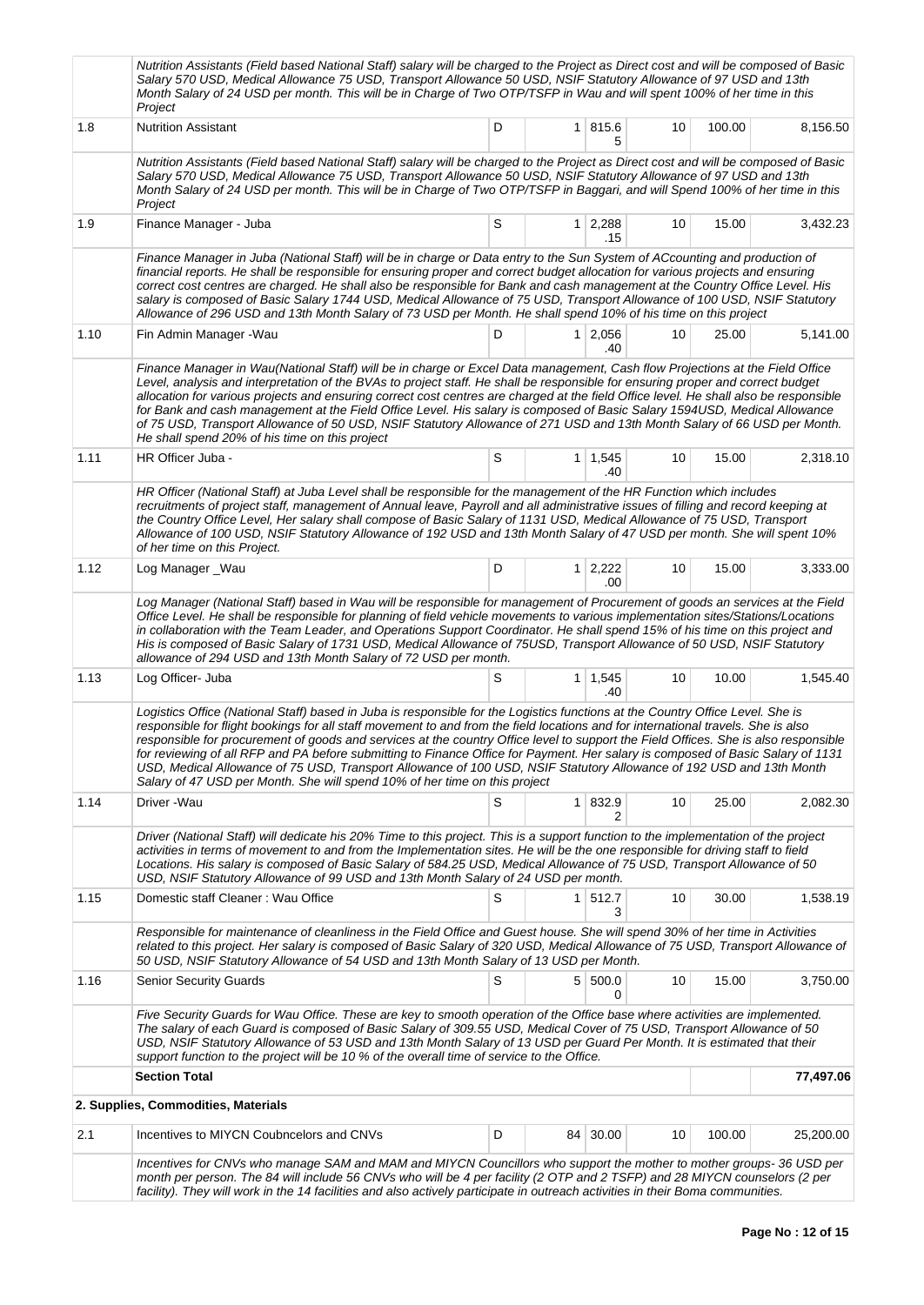| 2.2  | D<br>Transportation of Nutrition Materials to OTP/TSFP                                                                                                                                                                                                                                                                                                                                                                                                                                                                                                                                                                                                                                                                                                                                                                                                                                                   |   |    | 16 180.0              | 1            | 100.00 | 2,880.00  |
|------|----------------------------------------------------------------------------------------------------------------------------------------------------------------------------------------------------------------------------------------------------------------------------------------------------------------------------------------------------------------------------------------------------------------------------------------------------------------------------------------------------------------------------------------------------------------------------------------------------------------------------------------------------------------------------------------------------------------------------------------------------------------------------------------------------------------------------------------------------------------------------------------------------------|---|----|-----------------------|--------------|--------|-----------|
|      | Vehicle rentals for delivery of Supplies, Joint Assessment and response and also for referrals. It is estimated that there will be a<br>total of 4 days of vehicle hire per Quarter, at a cost of 180 USD per day which includes the Cost of the driver, fuel and hire.                                                                                                                                                                                                                                                                                                                                                                                                                                                                                                                                                                                                                                  |   |    |                       |              |        |           |
| 2.3  | Visibility (posters/signposts/T-shirts)                                                                                                                                                                                                                                                                                                                                                                                                                                                                                                                                                                                                                                                                                                                                                                                                                                                                  | D |    | $1 \mid 2,000$<br>.00 | 1            | 100.00 | 2,000.00  |
|      | Visibility materials (posters, banners, signposts and T-shirts) containing donor/SMOH/Johanniter logos and health messages will<br>be prepared and stationed at the project sites.                                                                                                                                                                                                                                                                                                                                                                                                                                                                                                                                                                                                                                                                                                                       |   |    |                       |              |        |           |
| 2.4  | Training of health workers and CNVs on CMAM                                                                                                                                                                                                                                                                                                                                                                                                                                                                                                                                                                                                                                                                                                                                                                                                                                                              | D |    | 1 4,267<br>.00        | $\mathbf{1}$ | 100.00 | 4,267.00  |
|      | One training, 5 days, 84 participants. The cost include 45 USD/day for the Trainer/facilitator, 2 USD for Training Materials per<br>participant, and 9 USD for refreshments and meals per day per participant. Together with SMOH and CHD, Johanniter will<br>conduct the proposed training as per the schedule.                                                                                                                                                                                                                                                                                                                                                                                                                                                                                                                                                                                         |   |    |                       |              |        |           |
| 2.5  | Community mobilization, nutrition education and Screening by<br><b>CNVs</b>                                                                                                                                                                                                                                                                                                                                                                                                                                                                                                                                                                                                                                                                                                                                                                                                                              | D | 56 | 9.00                  | 10           | 100.00 | 5,040.00  |
|      | 4 outreaches times per month for 12 months for 56 CNVs                                                                                                                                                                                                                                                                                                                                                                                                                                                                                                                                                                                                                                                                                                                                                                                                                                                   |   |    |                       |              |        |           |
| 2.6  | Joint supportive supervision                                                                                                                                                                                                                                                                                                                                                                                                                                                                                                                                                                                                                                                                                                                                                                                                                                                                             | D |    | 4 500.0<br>0          | 1            | 100.00 | 2,000.00  |
|      | refreshments, lunch, communication. 4 in the year. The joint supportive supervision will involve SMOH/CHD and SSHF team<br>occasionally if present and WFP/UNICEF. This exercise will provide on-job support to nutrition staff in addition to strengthening<br>the feedback mechanism.                                                                                                                                                                                                                                                                                                                                                                                                                                                                                                                                                                                                                  |   |    |                       |              |        |           |
| 2.7  | M&E training for CHD and Health Facility staff (20 people)                                                                                                                                                                                                                                                                                                                                                                                                                                                                                                                                                                                                                                                                                                                                                                                                                                               | D |    | $1 \mid 2,250$<br>.00 | 1            | 100.00 | 2,250.00  |
|      | nutrition data that will help in decision making both at County and State level and also on nutrition responses. This training is also<br>part of ensuring sustainability since those trained will continue to work and deliver quality data even after the project has ended.<br>This training will provide basic concepts and practical approaches, tools and techniques for performance monitoring and<br>evaluation of health and nutrition activities. It will also enable health staff acquired skills on proper document, record keeping,<br>reporting, NIS, simple data analysis etc. This training will provide basic concepts and practical approaches, tools and techniques<br>for performance monitoring and evaluation of health and nutrition activities. It will also enable health staff acquired skills on<br>proper document, record keeping, reporting, NIS, simple data analysis etc |   |    |                       |              |        |           |
| 2.8  | Training of MIYCN counselors                                                                                                                                                                                                                                                                                                                                                                                                                                                                                                                                                                                                                                                                                                                                                                                                                                                                             | D |    | $1 \mid 2,762$<br>.00 | 1            | 100.00 | 2,762.00  |
|      | A 5 days training on MIYCN targeting 28 participants from all the 14 facilities that are intended to be opened.                                                                                                                                                                                                                                                                                                                                                                                                                                                                                                                                                                                                                                                                                                                                                                                          |   |    |                       |              |        |           |
| 2.9  | Printing of nutrition job/visual aides                                                                                                                                                                                                                                                                                                                                                                                                                                                                                                                                                                                                                                                                                                                                                                                                                                                                   | D |    | $1 \mid 2,000$<br>.00 | 1            | 100.00 | 2,000.00  |
|      | The nutrition job aid, developed for Nutrition volunteers and MIYCN Counsellors, includes information on a variety of nutrition<br>practices for mothers and young children. It provides messaging about the importance of antenatal care, proper nutrition during<br>pregnancy and while breastfeeding, post-partum care and new-borns contact, and young child health and nutrition. The job aid<br>includes a number of useful visual aids to inform mothers and children. In UNICEF grant we have some little budget for this<br>activity which is meant mainly for Jur River, Raja and POCAA in Wau. So given the importance of this activity, we need it to be<br>included as well for the Greater Baggari sites.                                                                                                                                                                                  |   |    |                       |              |        |           |
| 2.10 | Hygiene Promotion & Nutrition campaigns in schools and<br>communities                                                                                                                                                                                                                                                                                                                                                                                                                                                                                                                                                                                                                                                                                                                                                                                                                                    | D |    | $4 \mid 1,250$<br>.00 | 1            | 100.00 | 5,000.00  |
|      | Various activities including drama will be staged to create awareness about hygiene. This will be carried out in Schools and within<br>the community and will include demonstrations on washing hands after visiting latrines. The cost include incentives to those<br>participating in the drama, transportation from one location to the other and cost of materials/supplies to be use for<br>demonstrations.                                                                                                                                                                                                                                                                                                                                                                                                                                                                                         |   |    |                       |              |        |           |
| 2.11 | Setting up/Construction of OTP/TSFP Sites                                                                                                                                                                                                                                                                                                                                                                                                                                                                                                                                                                                                                                                                                                                                                                                                                                                                | D |    | $4 \mid 2,500$<br>.00 | 1            | 100.00 | 10,000.00 |
|      | To accommodate the expected big number of beneficiaries coming to the facilities to access services, 4 OTP/TSFP shades will be<br>constructed in identified centers with limited shades for waiting by the beneficiaries. The cost include 2000 USD for Materials<br>(Timber, and Iron sheets band Nails and 500 USD for Labour per site/Location.                                                                                                                                                                                                                                                                                                                                                                                                                                                                                                                                                       |   |    |                       |              |        |           |
| 2.12 | Tents, gumboots, torches for the 86 (CNVs and MIYCN<br>counselors and 2 nutrition assistants)                                                                                                                                                                                                                                                                                                                                                                                                                                                                                                                                                                                                                                                                                                                                                                                                            | D |    | 40 86.00              | 1            | 100.00 | 3,440.00  |
|      | These are Incentives to CNVs, MIYCN Councillors and 2 nutrition assistants. A total of 86 will receive Gum boots, Torches and<br>Umbrellas. Estimated cost per set for each person is 40 USD per set and shall be given only once in the course of the project<br>implementation period                                                                                                                                                                                                                                                                                                                                                                                                                                                                                                                                                                                                                  |   |    |                       |              |        |           |
| 2.13 | Procurement of Non-Food Items (NFIs)/Sanitation equipment-<br>Buckets, Jericans, Hand washing facilities and Soap for<br>OTP/TSFP                                                                                                                                                                                                                                                                                                                                                                                                                                                                                                                                                                                                                                                                                                                                                                        | D |    | 14 300.0<br>0         | 1            | 100.00 | 4,200.00  |
|      | These are NFIs (Jerrycans, buckets and soap) will be distributed in 14 Centres for infection prevention, safe water for appetite<br>testing and Hand washing. Each set of a bucket, Jerrycan and Hand washing facility is estimated to cost 300 USD for each of the<br>14 Centers                                                                                                                                                                                                                                                                                                                                                                                                                                                                                                                                                                                                                        |   |    |                       |              |        |           |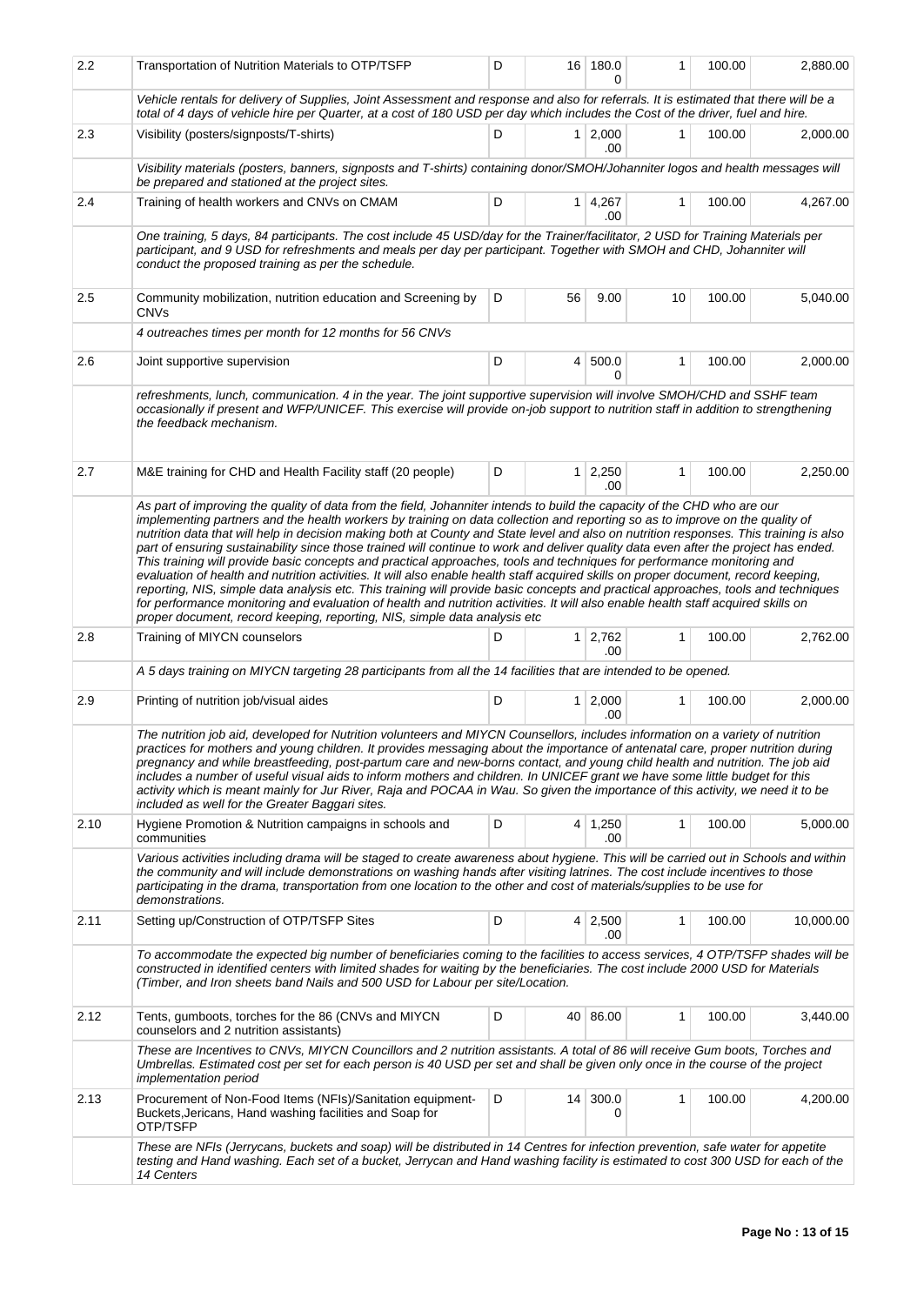| 2.14         | Mats, chairs, tables, padlocks for facility for the 14 OTP/TSFP<br>centers                                                                                                                                                                                                                                                                                                                                                                                                                                                                                                                                                                                                                                                                                                                                                                                                                                                                                                                                                                    | D         |      | $14$ 355.0<br>$\Omega$ | 1  | 100.00 | 4,970.00  |
|--------------|-----------------------------------------------------------------------------------------------------------------------------------------------------------------------------------------------------------------------------------------------------------------------------------------------------------------------------------------------------------------------------------------------------------------------------------------------------------------------------------------------------------------------------------------------------------------------------------------------------------------------------------------------------------------------------------------------------------------------------------------------------------------------------------------------------------------------------------------------------------------------------------------------------------------------------------------------------------------------------------------------------------------------------------------------|-----------|------|------------------------|----|--------|-----------|
|              | 355 USD worth of Material (Chairs and Tabled per center. Also includes replacing broken ones. These are meant for the<br>beneficiaries and staff for sitting during MIYCN sessions and other nutrition related activities                                                                                                                                                                                                                                                                                                                                                                                                                                                                                                                                                                                                                                                                                                                                                                                                                     |           |      |                        |    |        |           |
|              | <b>Section Total</b>                                                                                                                                                                                                                                                                                                                                                                                                                                                                                                                                                                                                                                                                                                                                                                                                                                                                                                                                                                                                                          |           |      |                        |    |        | 76,009.00 |
| 3. Equipment |                                                                                                                                                                                                                                                                                                                                                                                                                                                                                                                                                                                                                                                                                                                                                                                                                                                                                                                                                                                                                                               |           |      |                        |    |        |           |
| <b>NA</b>    | NA                                                                                                                                                                                                                                                                                                                                                                                                                                                                                                                                                                                                                                                                                                                                                                                                                                                                                                                                                                                                                                            | <b>NA</b> | 0    | 0.00                   | 0  | 0      | 0.00      |
|              | <b>NA</b>                                                                                                                                                                                                                                                                                                                                                                                                                                                                                                                                                                                                                                                                                                                                                                                                                                                                                                                                                                                                                                     |           |      |                        |    |        |           |
|              | <b>Section Total</b>                                                                                                                                                                                                                                                                                                                                                                                                                                                                                                                                                                                                                                                                                                                                                                                                                                                                                                                                                                                                                          |           |      |                        |    |        | 0.00      |
|              | <b>4. Contractual Services</b>                                                                                                                                                                                                                                                                                                                                                                                                                                                                                                                                                                                                                                                                                                                                                                                                                                                                                                                                                                                                                |           |      |                        |    |        |           |
| 4.1          | Routine needs based nutrition assessment and joint response                                                                                                                                                                                                                                                                                                                                                                                                                                                                                                                                                                                                                                                                                                                                                                                                                                                                                                                                                                                   | D         |      | $3 \mid 1,500$<br>.00  | 1  | 100.00 | 4,500.00  |
|              | Greater Baggari is still an emergency context given that the area is under control of the IOs, to access the area you need<br>clearance from both IOs and the Government security organs and the fact that some areas in both Baggari and Besselia are still<br>in access by humanitarian partners even after being granted the clearance letters. Due to the above mentioned reasons, we think<br>it is critical to budget for our participation in nutrition assessments and joint responses that will be organized under the auspice of<br>UNOCHA, SMOH, and CHD etc. In our current PCA with UNICEF which ends by May 2018 (cost extension proposal from June -<br>Dec 2018 have been submitted to UNICEF and we are waiting for the approval) there is budget allocated for Nutrition<br>Assessment and Joint response although we have been supporting this activities from M&E related line. So this activity is crucial.<br>The cost will include per diems, and transport and incentives to the staff and payment to data collectors |           |      |                        |    |        |           |
|              | <b>Section Total</b>                                                                                                                                                                                                                                                                                                                                                                                                                                                                                                                                                                                                                                                                                                                                                                                                                                                                                                                                                                                                                          |           |      |                        |    |        | 4,500.00  |
| 5. Travel    |                                                                                                                                                                                                                                                                                                                                                                                                                                                                                                                                                                                                                                                                                                                                                                                                                                                                                                                                                                                                                                               |           |      |                        |    |        |           |
| 5.1          | UNHAS flight cost (for National Staff -6 Flights)                                                                                                                                                                                                                                                                                                                                                                                                                                                                                                                                                                                                                                                                                                                                                                                                                                                                                                                                                                                             | D         |      | 10 550.0<br>0          | 1  | 100.00 | 5,500.00  |
|              | This will cover the Cost of Direct program staff going to the field from Juba and Back. It will also cover for flight for expatriate staff<br>from Wau travelling to Juba for R&R (Local cost only. It is estimated that there will be a total of 10 round trips at a cost of 550<br>USD per round trip. All travel cost will be charged 100% on this budget                                                                                                                                                                                                                                                                                                                                                                                                                                                                                                                                                                                                                                                                                  |           |      |                        |    |        |           |
| 5.2          | Perdiem for staff - Field Visits and Juba                                                                                                                                                                                                                                                                                                                                                                                                                                                                                                                                                                                                                                                                                                                                                                                                                                                                                                                                                                                                     | D         |      | 15 14.00               | 4  | 100.00 | 840.00    |
|              | Field staff visiting Juba for meetings, trainings and Juba based staff visiting the Field locations for support supervisions. Per Diem<br>for Staff visiting any of the locations will be paid from this budget. It is estimated that there shall be a total of 15 Visits of 4 days<br>each at 10 USD per day.                                                                                                                                                                                                                                                                                                                                                                                                                                                                                                                                                                                                                                                                                                                                |           |      |                        |    |        |           |
|              | <b>Section Total</b>                                                                                                                                                                                                                                                                                                                                                                                                                                                                                                                                                                                                                                                                                                                                                                                                                                                                                                                                                                                                                          |           |      |                        |    |        | 6,340.00  |
|              | 6. Transfers and Grants to Counterparts                                                                                                                                                                                                                                                                                                                                                                                                                                                                                                                                                                                                                                                                                                                                                                                                                                                                                                                                                                                                       |           |      |                        |    |        |           |
| NA           | <b>NA</b>                                                                                                                                                                                                                                                                                                                                                                                                                                                                                                                                                                                                                                                                                                                                                                                                                                                                                                                                                                                                                                     | NA        | 0    | 0.00                   | 0  | 0      | 0.00      |
|              | ΝA                                                                                                                                                                                                                                                                                                                                                                                                                                                                                                                                                                                                                                                                                                                                                                                                                                                                                                                                                                                                                                            |           |      |                        |    |        |           |
|              | <b>Section Total</b>                                                                                                                                                                                                                                                                                                                                                                                                                                                                                                                                                                                                                                                                                                                                                                                                                                                                                                                                                                                                                          |           |      |                        |    |        | 0.00      |
|              | 7. General Operating and Other Direct Costs                                                                                                                                                                                                                                                                                                                                                                                                                                                                                                                                                                                                                                                                                                                                                                                                                                                                                                                                                                                                   |           |      |                        |    |        |           |
| 7.1          | Rent-Wau Office and Maintenance-10%                                                                                                                                                                                                                                                                                                                                                                                                                                                                                                                                                                                                                                                                                                                                                                                                                                                                                                                                                                                                           | S         | 1    | 3,200<br>.00           | 10 | 10.00  | 3,200.00  |
|              | This Budget will cater for 10% of rent, and Maintenance of Wau Office.                                                                                                                                                                                                                                                                                                                                                                                                                                                                                                                                                                                                                                                                                                                                                                                                                                                                                                                                                                        |           |      |                        |    |        |           |
| 7.2          | Office utilities 10%                                                                                                                                                                                                                                                                                                                                                                                                                                                                                                                                                                                                                                                                                                                                                                                                                                                                                                                                                                                                                          | S         | 500  | 2.00                   | 10 | 10.00  | 1,000.00  |
|              | This shall cover 10% of Office utilities which will include costs for water, and Guest House consumables, team house                                                                                                                                                                                                                                                                                                                                                                                                                                                                                                                                                                                                                                                                                                                                                                                                                                                                                                                          |           |      |                        |    |        |           |
| 7.3          | consumables and Gas<br>Fuel for Office Generator @2.5 Euros/Litre 10%                                                                                                                                                                                                                                                                                                                                                                                                                                                                                                                                                                                                                                                                                                                                                                                                                                                                                                                                                                         | S         | 500  | 1.85                   | 10 | 10.00  | 925.00    |
|              | This shall cover 10% of Office Generator Fuel and water for external use                                                                                                                                                                                                                                                                                                                                                                                                                                                                                                                                                                                                                                                                                                                                                                                                                                                                                                                                                                      |           |      |                        |    |        |           |
| 7.4          | Fuel cost for vehicle and motorcycles @2.5 USD/Litre 30%                                                                                                                                                                                                                                                                                                                                                                                                                                                                                                                                                                                                                                                                                                                                                                                                                                                                                                                                                                                      | D         | 1500 | 1.85                   | 10 | 30.00  | 8,325.00  |
|              | Fuel will be used for transportation of various staff to different field Locations. This project shall be charged 30% of the fuel                                                                                                                                                                                                                                                                                                                                                                                                                                                                                                                                                                                                                                                                                                                                                                                                                                                                                                             |           |      |                        |    |        |           |
| 7.5          | procured during the implementation period.<br>Maintenance of vehicle and motorcycles 30%                                                                                                                                                                                                                                                                                                                                                                                                                                                                                                                                                                                                                                                                                                                                                                                                                                                                                                                                                      | D         | 1    | 2,500                  | 8  | 30.00  | 6,000.00  |
|              | Vehicle maintenance is essential for smooth running and implementation of project activities. The project shall be charged 30%                                                                                                                                                                                                                                                                                                                                                                                                                                                                                                                                                                                                                                                                                                                                                                                                                                                                                                                |           |      | .00                    |    |        |           |
|              | of the cost of vehicle maintenance during the implementation period                                                                                                                                                                                                                                                                                                                                                                                                                                                                                                                                                                                                                                                                                                                                                                                                                                                                                                                                                                           |           |      |                        |    |        |           |
| 7.6          | Internet subscription and Phone Coomunicationy 10%                                                                                                                                                                                                                                                                                                                                                                                                                                                                                                                                                                                                                                                                                                                                                                                                                                                                                                                                                                                            | S         | 1    | 1,020<br>.00           | 10 | 10.00  | 1,020.00  |
|              | This shall cover 10% of the Internet costs, cell phone air time for staff during the Implementation period                                                                                                                                                                                                                                                                                                                                                                                                                                                                                                                                                                                                                                                                                                                                                                                                                                                                                                                                    |           |      |                        |    |        |           |